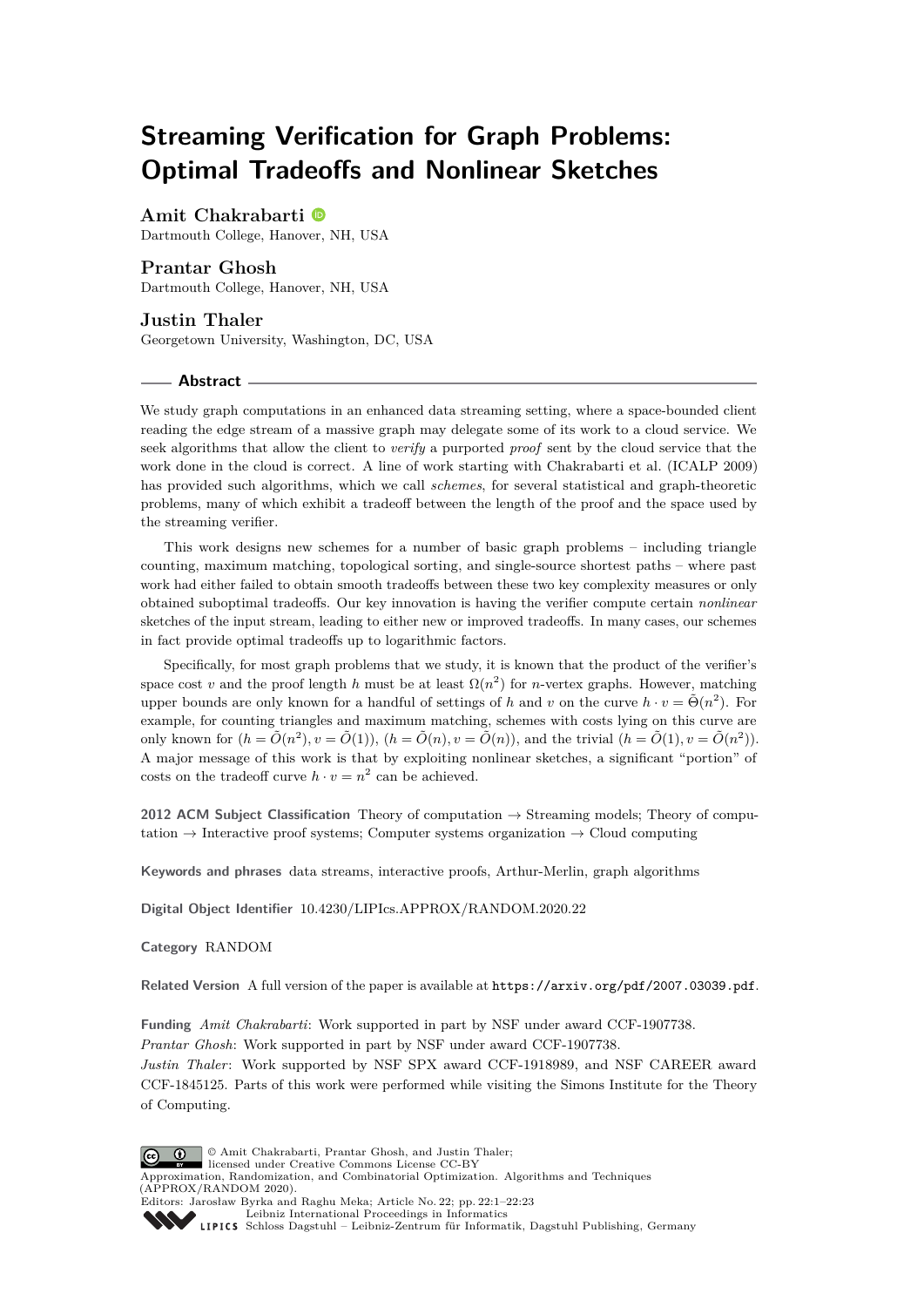# **22:2 Streaming Verification for Graph Problems**

# **1 Introduction**

It is far easier to verify a proof than to find one. This intuitively clear fact has been given precise meanings in several settings, leading to such landmark results as the  $IP =$ PSPACE [\[36\]](#page-17-0) and PCP Theorems [\[3,](#page-16-0) [4\]](#page-16-1). There is a growing body of work on results of this flavor for space-efficient computations on large data streams [\[35\]](#page-17-1). In this setting, a spacebounded client (henceforth named Verifier) that can only process inputs in the restrictive *data streaming* setting has access to a computationally powerful entity (henceforth named Prover), such as cloud computing service, that has no such space limitations. As past work has shown, many fundamental problems that are intractable in the plain data-streaming  $model$  – in the sense that they cannot be solved using sublinear space – do admit nontrivial solutions in this Verifier/Prover model, *without* Verifier having to trust Prover blindly.

An algorithm in this model specifies a protocol to be followed by Verifier and Prover so that the former may compute some function  $f(\sigma)$  of the input stream  $\sigma$ . Prover, by performing the specified actions honestly, convinces Verifier to output the correct value  $f(\sigma)$ . However, if Prover fails to follow the protocol, whether out of malice or error (modeling hardware, software, or network faults in the cloud service), then Verifier is highly likely to detect this and *reject*. Past work has considered a few different instances of this setup, such as (a) *annotated* data streaming algorithms [\[12,](#page-16-2) [30\]](#page-17-2) – also called *online schemes* – where the parties read  $\sigma$  together and the protocol consists of Prover streaming a "help message" (a.k.a. proof) to Verifier either during stream processing and/or at the end; (b) *prescient schemes* [\[11\]](#page-16-3), which are a variant of the above where Prover knows all of  $\sigma$  before Verifier sees it; (c) *streaming interactive proofs* (SIPs) [\[13,](#page-16-4) [19\]](#page-17-3), where Verifier and Prover engage in multiple rounds of communication.

This work focuses on the first and arguably best-motivated of these models, namely, online schemes. We simply call them *schemes*. We give new and improved schemes for several graphtheoretic problems, including triangle counting, maximum matching, topological sorting, and shortest paths. In all cases, the input is a huge *n*-vertex graph *G* given as a stream  $\sigma$  of edge insertions and/or deletions. While most of our problems have been studied before, we give schemes that (a) have better complexity parameters, in some cases achieving optimality, and (b) use cleverer algebraic encodings of the relevant combinatorial problems, often exploiting the ability of a streaming algorithm to compute *nonlinear* sketches.

# <span id="page-1-1"></span>**1.1 Setup, Terminology, and Motivation**

We formalize the setup described above. A scheme for a function *f* specifies three things: (i) a space-bounded data streaming algorithm used by Verifier to process the input  $\sigma$  and compute a summary  $V_R(\sigma)$ , using random coins R; (ii) a help function used by Prover to send a message  $\mathcal{H}(\sigma)$  to Verifier as a "proof stream" after the input stream ends;<sup>[1](#page-1-0)</sup> and (iii) an output algorithm  $\text{out}_R(\mathcal{V}_R(\sigma), \mathcal{H}(\sigma))$  capturing Verifier's work during and after the proof stream, which produces values in range $(f) \cup {\{\perp\}}$ , where an output of  $\perp$  indicates "reject." If  $V_R$  and out<sub>R</sub> run in  $O(v)$  bits of space and H provides  $O(h)$  bits of help, then this scheme is called an  $(h, v)$ -scheme. A scheme is interesting if we can use  $h > 0$  to achieve a value of *v* asymptotically smaller than what is feasible or known for a basic streaming algorithm, where  $h = 0$ . A scheme is said to have

- completeness error  $\varepsilon_c$  if  $\forall \sigma \exists \mathcal{H} : \Pr_R[\text{out}_R(\mathcal{V}_R(\sigma), \mathcal{H}(\sigma)) = f(\sigma)] \geq 1 \varepsilon_c$ ; m.
- $\text{soundness error } \varepsilon_s \text{ if } \forall \sigma, \mathcal{H}' : \Pr_R[\text{out}_R(\mathcal{V}_R(\sigma), \mathcal{H}'(\sigma)) \notin \{f(\sigma), \bot\}] \leqslant \varepsilon_s.$  $\overline{a}$

<span id="page-1-0"></span><sup>1</sup> A more general (though seldom used) model allows Prover to send help messages after each data item in  $\sigma$ .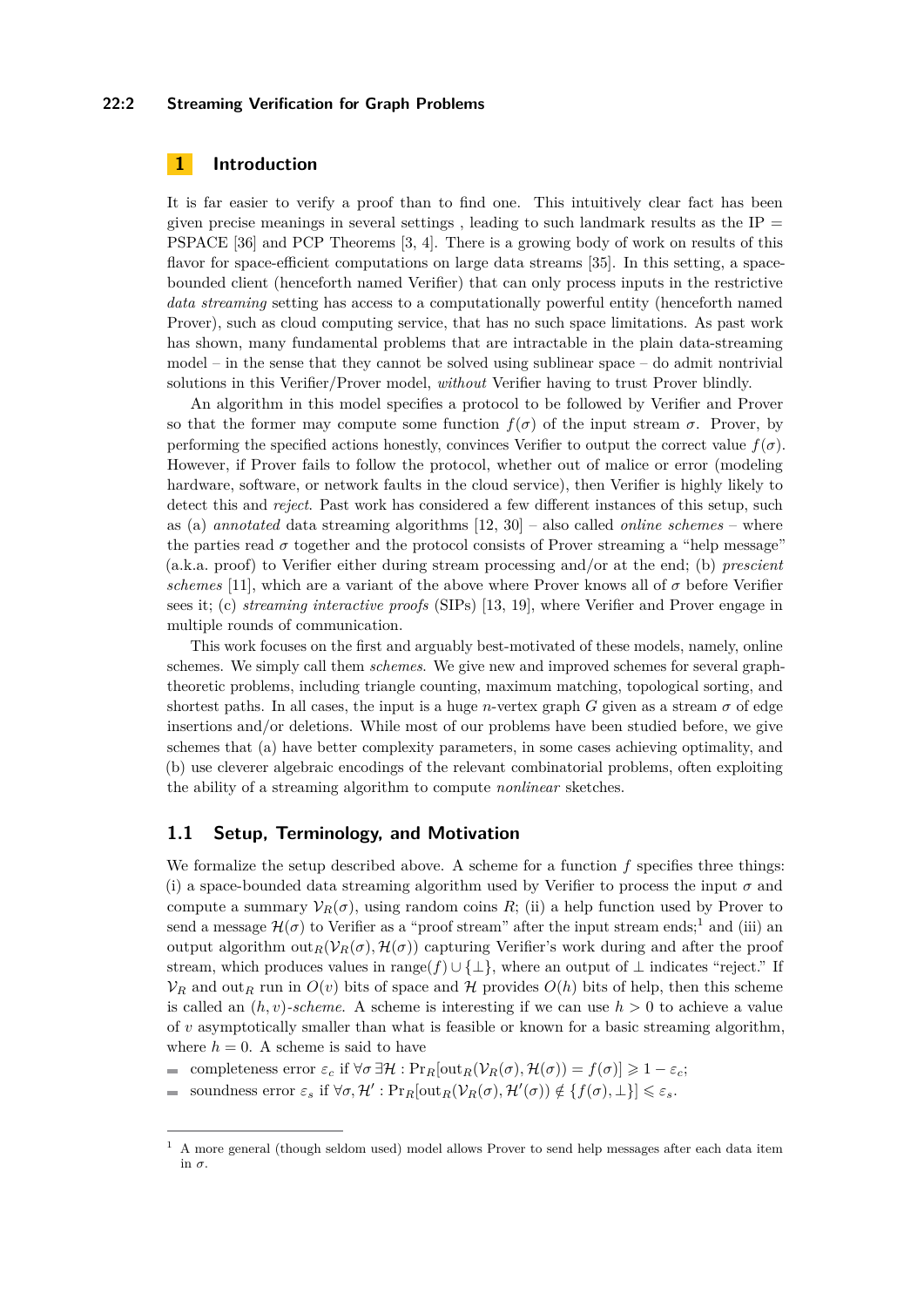In designing schemes, we will aim for  $\varepsilon$ <sub>*s*</sub>  $\leq$  1/3, which can be reduced further via parallel repetition in standard ways. We will also achieve perfect completeness, i.e.,  $\varepsilon_c = 0$ . For an  $(h, v)$ -scheme we refer to h as its hcost (short for "help cost") and v as its vcost ("verification") cost"). We use the notation  $[h, v]$ -scheme as a shorthand for an  $(\tilde{O}(h), \tilde{O}(v))$ -scheme.<sup>[2](#page-2-0)</sup>

It is intuitive that the parameters *h* and *v* are in tension, suggesting that they can be traded off against one another. Most of our algorithms do obtain such tradeoffs. We emphasize that actually obtaining a smooth tradeoff for large ranges of *h* and *v* values is not automatic: indeed, an important contribution of this work is to obtain such tradeoffs for problems where past work gave comparable results only for specific settings of *h* and *v*.

When studying the results discussed below, it is useful to keep a few cost regimes in mind. We focus on graph problems on *n*-vertex inputs. An (*h, v*)-scheme for such a problem is *sublinear* if  $h = o(n^2)$  and  $v = o(n^2)$ ; *frugal* if it is sublinear and achieves the stronger guarantee  $v = o(n)$ ; and *laconic* if it is sublinear and achieves the stronger guarantee  $h = o(n)$ .

Many graph problems are *intractable* in the basic one-pass streaming model, meaning that they provably require  $\Omega(n^2)$  space. Past work [\[12\]](#page-16-2) implies that any  $(h, v)$ -scheme for such a problem must have  $hv = \Omega(n^2)$ . Thus, an [h, v]-scheme with  $hv = O(n^2)$  for an intractable problem has achieved an optimal tradeoff, up to logarithmic factors. All of the problems we consider in this paper (except for counting connected components) are intractable for dense graphs (i.e., graphs with  $\Omega(n^2)$  edges).

Frugal schemes are important when Verifier is so starved for space that it cannot afford to store even a constant fraction of the vertices. They are also very interesting from a theoretical standpoint, since even "easy" graph problems require at least  $\Omega(n)$  space in the basic streaming model. On the other hand, laconic schemes are naturally motivated by settings where Verifier does not have streaming access to the proof and has to store it in full. Consider for example a retail client that uploads transactions to the cloud as they occur. It makes sense to have uploaded even terabytes of information *in total* over a long period of time: days, months, or years. However, it might not be reasonable for the cloud to transfer a proof consisting of, say, tens of gigabytes to the client. From a theoretical standpoint, in solving an intractable problem, if Verifier has to store the proof, there is no reason to ever try to reduce vcost to  $o(n)$ , since hcost will then blow up to  $\omega(n)$ .

# **1.2 Problems, Results, and Comparisons with Related Work**

Throughout, the input graph *G* will be on the fixed vertex set  $V = [n] := \{1, \ldots, n\}$  and will have *m* edges. Many results will be stated in terms of tunable parameters  $t, s \in \mathbb{Z}^+$  that must satisfy  $ts \geq n$ . Since bounds are asymptotic, this condition can be read as  $ts = n$ .

**Triangle Counting.** Our starting point is the triangle counting problem (henceforth, TRIangleCount), studied heavily in past work on graph streaming [\[7,](#page-16-5) [8,](#page-16-6) [10,](#page-16-7) [24,](#page-17-4) [25,](#page-17-5) [27,](#page-17-6) [34,](#page-17-7) [38\]](#page-17-8). Given a multigraph *G* as a dynamic stream (i.e., insertions and deletions), the goal is to compute *T*, the number of triangles in *G*. The exact counting version studied in this paper is an intractable problem in the sense of Section [1.1:](#page-1-1) it requires  $\Omega(n^2)$  space in basic streaming.

As noted in Table [1,](#page-3-0) we give several new algorithms for TRIANGLECOUNT. Our  $[nt^2, s]$ scheme improves upon the best known frugal scheme for the problem: for a fixed hcost  $\geq n$ , it improves the vcost from  $v^{4/3}$  to *v*, and for a fixed vcost  $v \leq n$ , it improves the hcost from  $n^3/v^{3/2}$  to  $n^3/v^2$ . Our [*t, ns*]-scheme is not only the first laconic scheme for the problem but

<span id="page-2-0"></span><sup>&</sup>lt;sup>2</sup> The notation  $\tilde{O}(\cdot)$  hides factors polynomial in log *n*.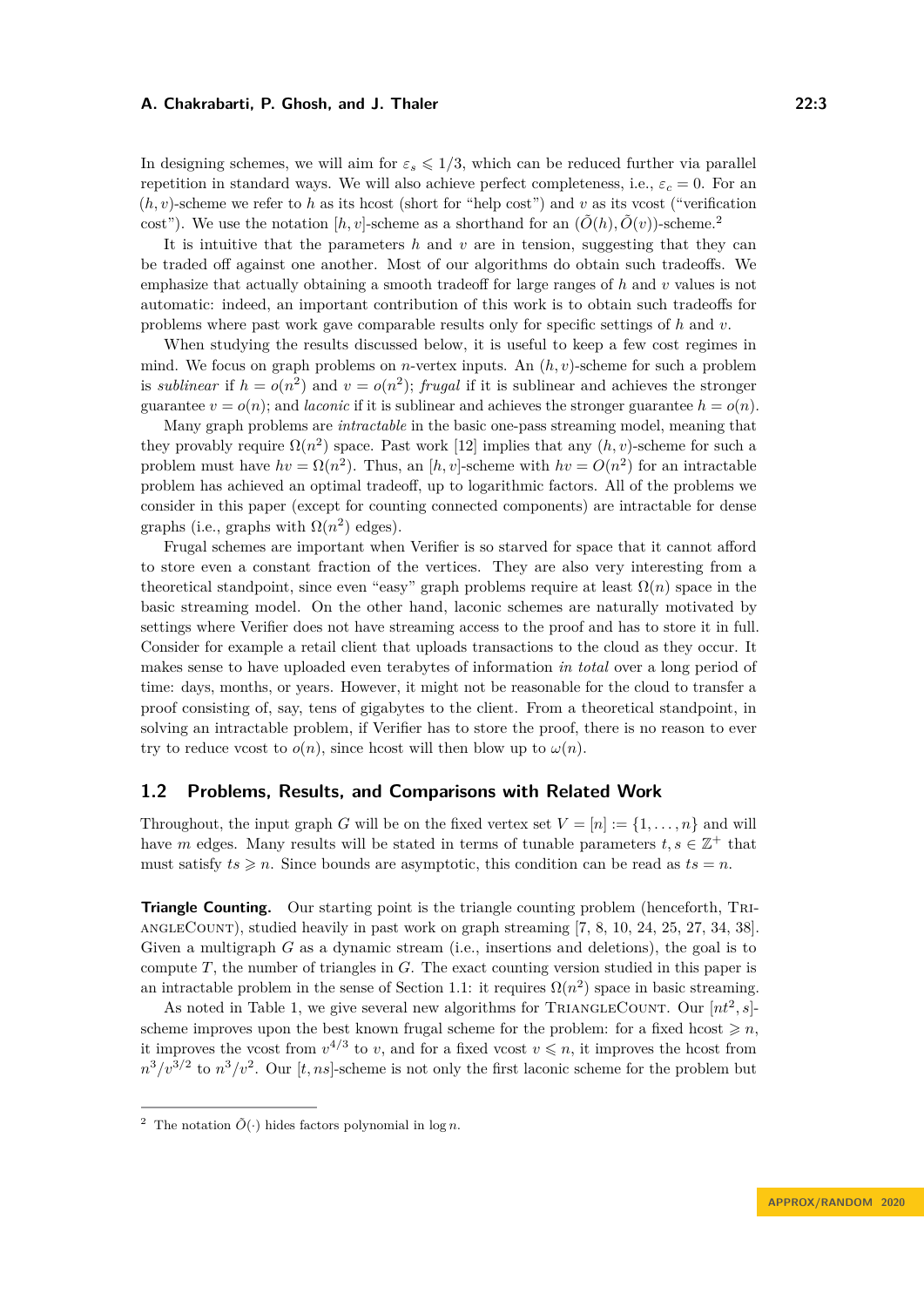# **22:4 Streaming Verification for Graph Problems**

<span id="page-3-0"></span>**Table 1** Summary of results on the problems considered in this paper. A scheme is deemed *optimal* if it has help cost at most *h* and space cost at most *v* for at least one pair  $h, v$  such that  $h \cdot v \leq \tilde{O}(L)$ , whereas it is known that *any*  $(h, v)$  scheme that applies to all graphs requires  $h \cdot v \geq \Omega(L)$ . A blank space in the *Tradeoff* column indicates that it remains open whether the scheme can be strictly improved. Here,  $\alpha'$  is the size of a maximum matching in the input graph,  $K$ is the length of a shortest  $v_s-v_t$  path, *D* is the maximum distance from the source to the any other reachable vertex, and *W* is the maximum weight of an edge.

| Problem             | <b>Scheme</b>                         | Tradeoff   | Reference                |
|---------------------|---------------------------------------|------------|--------------------------|
|                     | $[h, v]; hv = n^3$                    | Suboptimal | 12                       |
| TRIANGLECOUNT       | $[n^2,1]$                             | Optimal    | 12                       |
|                     | [n, n]                                | Optimal    | [38]                     |
|                     | $[t^3, s^2];$ $ts = n$                | Suboptimal | $[14]$                   |
|                     | $[nt^2, s]$ ; $ts = n$                |            | Theorem 4                |
|                     | $[t, ns]$ ; $ts = n$                  | Optimal    | Theorem 5                |
|                     | $\left[\frac{mn}{\sqrt{v}}, v\right]$ | Suboptimal | $[11]$                   |
|                     | $[m + h, v]; hv = n^2$                |            | Theorem 10               |
| TRIANGLECOUNT-ADJ   | $[h, v]; hv = n^2$                    |            | Theorem 11               |
| MAXMATCHING         | [m,1]                                 | Optimal    | $\left[18\right]$        |
|                     | [n, n]                                | Optimal    | $\left[38\right]$        |
|                     | $[t^3, s^2];$ $ts = n$                | Suboptimal | $\left[14\right]$        |
|                     | $[nt, s]$ ; $ts = n$                  | Optimal    | Theorem 8                |
|                     | $[\alpha' + h, v]; hv = n^2$          |            | Theorem 9                |
| MIS                 | $[nt, s];$ $ts = n$                   | Optimal    | Theorem 12               |
| ACYCLICITY/TOPOSORT | [m,1]                                 | Optimal    | [18]                     |
|                     | $[nt, s];$ $ts = n$                   | Optimal    | Theorem 13; Corollary 14 |
| ST-SHORTESTPATH     | $[Dnt, s]$ ; $ts = n$                 |            | [18]                     |
|                     | [Kn, n]                               |            | [14]                     |
|                     | $[Knt, s]; ts = n$                    |            | Corollary 18             |
| Unweighted SSSP     | $[Dnt, s]$ ; ts = n                   |            | Theorem 17               |
| Weighted SSSP       | $\left[m+n,1\right]$                  | Optimal    | $\left[18\right]$        |
|                     | $[DW_n, n]$                           |            | Theorem 19               |
|                     | [Dn, Wn]                              |            | Theorem 20               |

also achieves smooth optimal tradeoff in its parameter range; thus, it settles the complexity of the problem in the laconic regime. The  $[m+h, v]$ -scheme whenever  $hv = n^2$  generalizes the  $[n^2, 1]$ -scheme from prior work for any *m*-edge graph (for the setting  $h = m$  and  $v = n^2/m$ ) and is interesting in the frugal regime for sparse graphs.

The problem has also been studied in the adjacency-list model (call it TRIANGLECOUNT-ADJ) [\[10,](#page-16-7) [26,](#page-17-10) [31,](#page-17-11) [34\]](#page-17-7), where the stream presents the full neighbor list for each vertex contiguously. We give an  $[h, v]$ -scheme for any  $hv = n^2$  for TRIANGLECOUNT-ADJ (again, exact counting). In basic streaming, there is no nontrivial algorithm for computing *T* exactly, or even approximately when *T* is small; in fact, under a long-standing conjecture in communication complexity, these problems require  $\Omega(m)$  space [\[26\]](#page-17-10).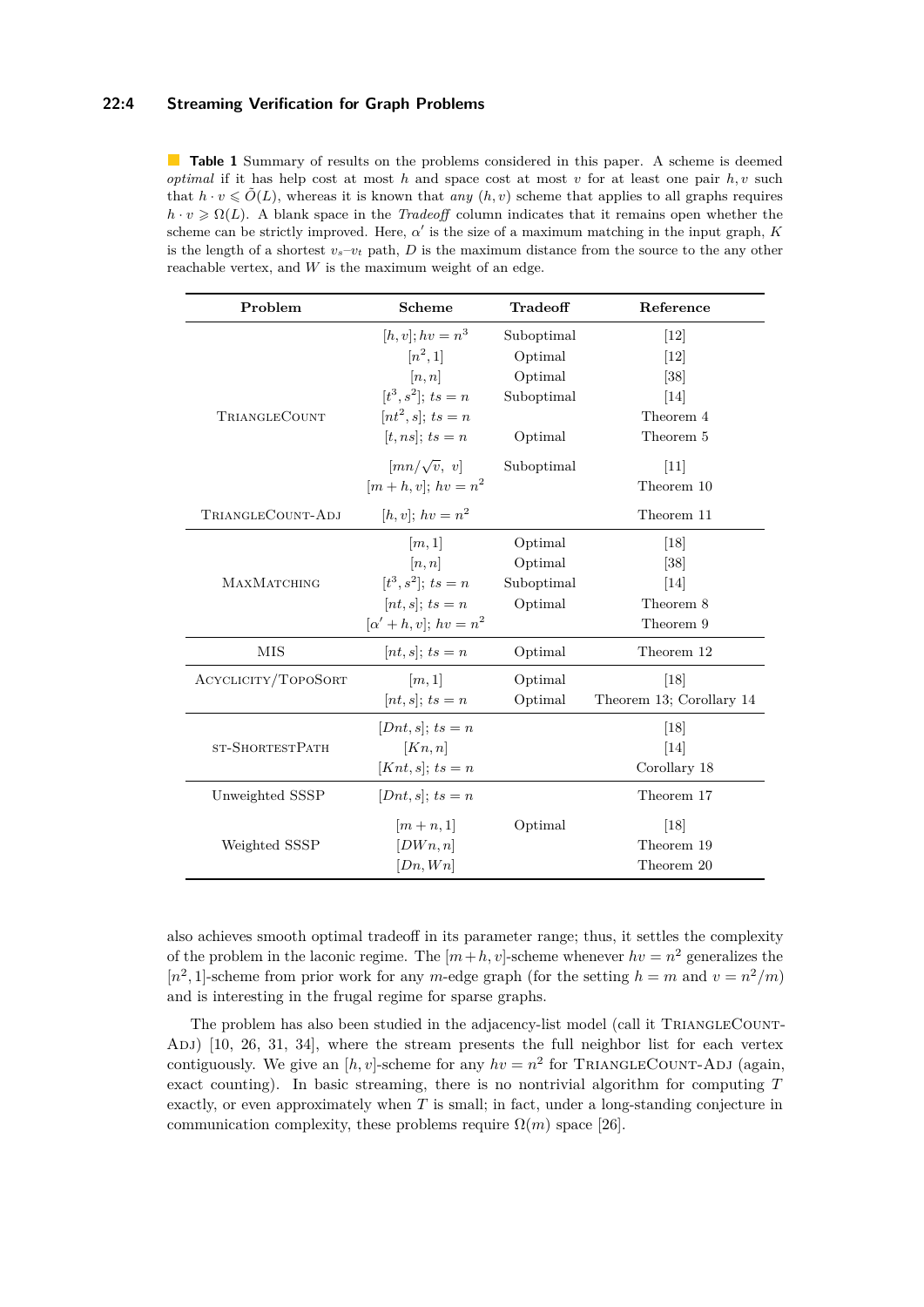**Maximum Matching.** There is a recent and ongoing flurry of activity on streaming algorithms for MAXMATCHING, the problem of computing the cardinality  $\alpha'(G)$  of a maximum-sized matching<sup>[3](#page-4-0)</sup> in  $G$  [\[6,](#page-16-9) [16,](#page-16-10) [21,](#page-17-12) [22,](#page-17-13) [28,](#page-17-14) [33,](#page-17-15) [20,](#page-17-16) [29\]](#page-17-17). The exact version of the problem (which is what we study here) is intractable. For the special case of detecting whether a bipartite graph has a perfect matching, there is a frugal [*nt, s*]-scheme [\[12\]](#page-16-2), which achieves optimal tradeoff. See Table [1](#page-3-0) for previous results for the general problem.

In this work, we give (i) the first optimal frugal  $[nt, s]$ -scheme for the general MAXMATCHing problem, settling its complexity in the frugal regime, and (ii) an  $[\alpha' + h, v]$ -scheme whenever  $hv = n^2$ , which yields a laconic scheme provided  $\alpha'(G) = o(n)$ . Obtaining a fully general laconic scheme remains an interesting open problem and we suspect that it will require a breakthrough in exploiting the problem's combinatorial structure.

**Further Graph Problems and a Common Framework.** We obtain new schemes for the MIS problem, which asks for an inclusion-wise maximal independent set of vertices; the ACYCLICITY problem, which asks whether the input digraph is acyclic; and the TOPOSORT problem, which asks for a vertex ordering of the input DAG that orients all edges "forwards." In each case, we give an  $[nt, s]$ -scheme. Recent results show that MIS [\[5,](#page-16-11) [17\]](#page-16-12) and TOPOSORT [\[15\]](#page-16-13) are intractable in basic streaming, so our schemes are optimal in the frugal regime. Importantly, these schemes, the frugal MAXMATCHING scheme, and two of the TRIANGLE-Count schemes all fit a common framework: they boil the problem down to counting the number of edges in one or more induced subgraphs of the input graph. Our scheme for this InducedEdgeCount problem could be a useful technical result for future work.

**Shortest Paths.** The single-source shortest path (SSSP) problem is perhaps the most basic problem in classic graph algorithms. In the streaming setting, even the special case of undirected  $v_s - v_t$  connectivity in constant-diameter graphs is intractable [\[21\]](#page-17-12). As Table [1](#page-3-0) shows, our [*Dnt, s*]-scheme for unweighted SSSP (where *D* is the maximum distance from the source vertex  $v<sub>s</sub>$  to any vertex reachable from it) generalizes the result of Cormode et al. [\[18\]](#page-17-9) from st-ShortestPath to SSSP. Again, as a corollary, we obtain a [*Knt, s*]-scheme for ST-SHORTESTPATH, where K is the length of a shortest  $v_s - v_t$  path. This result generalizes the [*Kn, n*]-scheme of Chakrabarti and Ghosh [\[14\]](#page-16-8) and improves upon the [*Dnt, s*]-scheme of Cormode et al. [\[18\]](#page-17-9), since *K* can be arbitrarily smaller than *D*. The schemes for the weighted version are interesting for small *D* and *W*, where *W* is the maximum weight of any edge.

# **1.3 Other Related Works**

Abdullah et al. [\[1\]](#page-16-14) studied the TRIANGLECOUNT and MAXMATCHING problems in the stronger SIP model that allows rounds of interaction between Prover and Verifier. For TRIANGLECOUNT, they gave a  $(\log^2 n, \log^2 n)$ -SIP using  $\log n$  rounds of interaction. They also designed an  $(n^{1/\gamma} \log n, \log n)$ -SIP with  $\gamma = O(1)$  rounds. For the weighted MAXMATCHING problem, they gave a  $(\rho + n^{1/\gamma'} \log n, \log n)$ -SIP using  $\gamma$  rounds of interaction, where  $\gamma'$  is a linear function of  $\gamma$ , and  $\rho$  is the weight of an optimal matching.

Early works on the concept of annotated streams include Tucker et al. [\[39\]](#page-18-0) and Yi et al. [\[41\]](#page-18-1), who studied *stream punctuations* and *stream outsourcing* respectively. Motivated by these works, Chakrabarti et al. [\[12\]](#page-16-2) then formalised the model theoretically as the *annotated streaming model* and gave schemes for statistical streaming problems including

<span id="page-4-0"></span><sup>&</sup>lt;sup>3</sup> The notation  $\alpha'(G)$  is by analogy with  $\alpha(G)$ , which denotes the cardinality of a maximum independent set of *vertices*. It can be found, e.g., in the textbook by West [\[40\]](#page-18-2).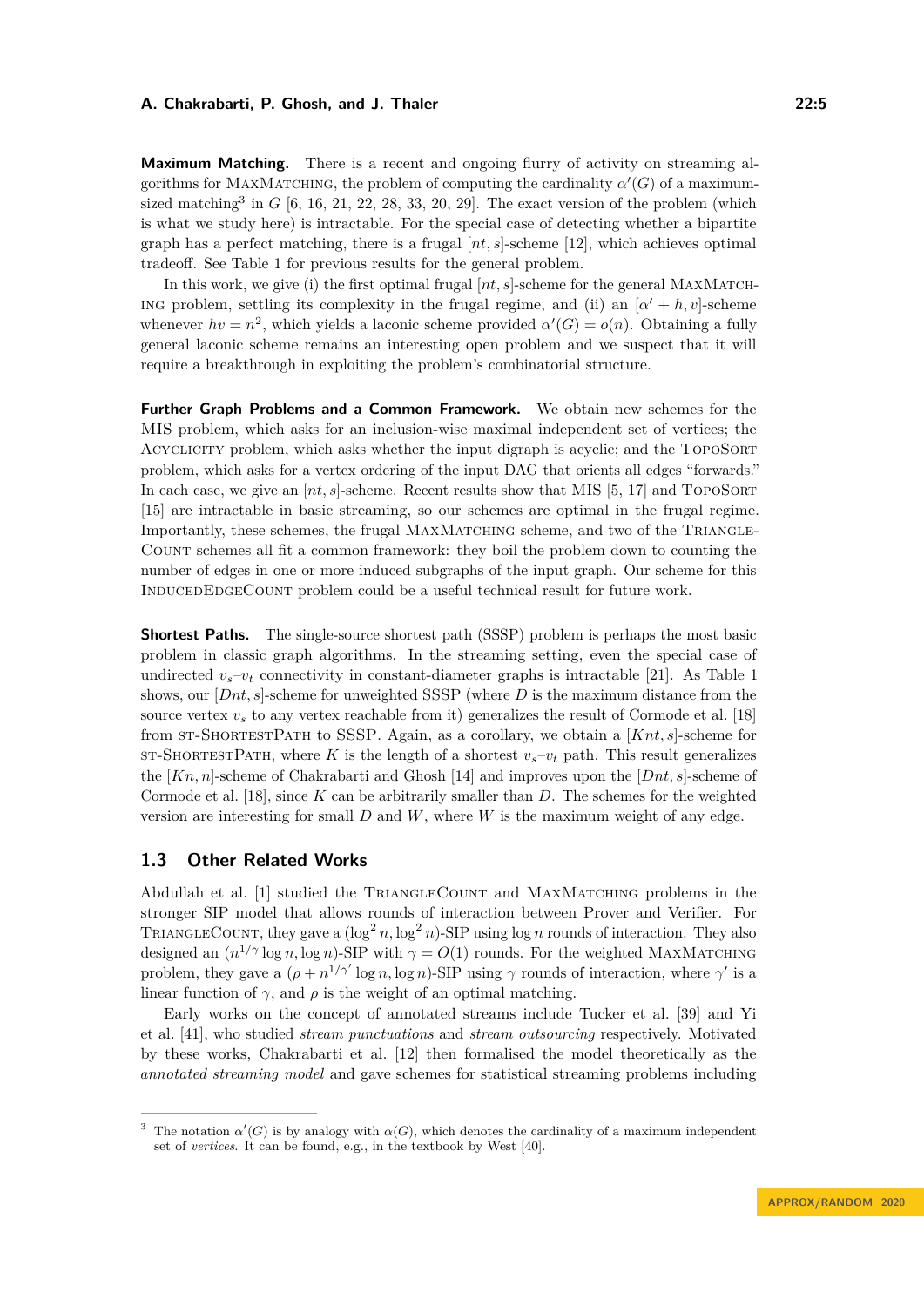# **22:6 Streaming Verification for Graph Problems**

frequency moments and heavy hitters, along with some basic results for graph problems. This non-interactive model was subsequently studied by multiple works including Klauck and Prakash [\[30\]](#page-17-2), Cormode et al. [\[18\]](#page-17-9), and Chakrabarti et al. [\[11\]](#page-16-3). Subsequent works considered generalized versions of the model, allowing rounds of interaction. These include *Arthur-Merlin streaming protocols* of Gur and Raz [\[23\]](#page-17-18) and the *streaming interactive proofs* (SIP) of Cormode et al. [\[19\]](#page-17-3). Chakrabarti et al. [\[13\]](#page-16-4) and Abdullah et al. [\[1\]](#page-16-14) further studied this generalized setting. We refer to the expository article of Thaler [\[37\]](#page-17-19) for a more detailed survey of this area.

# **1.4 Our Techniques**

**Sum-Check and Polynomial Encodings.** As with much prior work in this area (and probabilistic proof systems more generally), our schemes are variants of the famous *sum-check protocol* of Lund et al. [\[32\]](#page-17-20). Specialized to our (non-interactive) schemes, this protocol allows Verifier to make Prover honestly compute  $\sum_{x \in \mathcal{X}} g(x)$  for some low-degree polynomial  $g(X)$ derived from the input data and some designated set  $X$ . Verifier has no space to compute  $g$ explicitly, nor all values  $\langle g(x) : x \in \mathcal{X} \rangle$ , but he can afford to evaluate  $g(r)$  at a *random* point *r*. The Prover steps in by explicitly providing  $\hat{g}(X)$ , a polynomial claimed to equal  $g(X)$ : this is cheap since *g* has low degree. Verifier can be convinced of this claim by checking that  $\hat{q}(r) = q(r)$ .

Hence, the main challenge in applying the sum-check technique is to find a way to encode the data stream problem's output as the sum of the evaluations of a low-degree polynomial *g* so that Verifier can, in small space, evaluate *g* at a random point *r*.

**Sketches: Linearity and Beyond.** A streaming Verifier evaluates  $g(r)$  by suitably summarizing the input in a *sketch*. Viewing the input as updates to a data vector  $\mathbf{f} = (f_1, \ldots, f_N)$ , such a sketch **v** is *linear* if  $\mathbf{v} = S\mathbf{f}$  for some matrix  $S \in \mathbb{F}^{v \times N}$ , for some field  $\mathbb{F}^4$  $\mathbb{F}^4$ . Typically, *S* is implicit in the sketching algorithm and enables stream processing in  $\tilde{O}(v)$  space by translating a stream update  $f_i \leftarrow f_i + \Delta$  into the sketch update  $\mathbf{v} \leftarrow \mathbf{v} + \Delta S \mathbf{e}_i$ , where  $\mathbf{e}_i$ is the *i*th standard basis vector. In essentially all prior works on stream verification, the polynomial *q* was such that  $q(r)$  could be derived from such a linear sketch **v**.

There is one exception: Thaler [\[38\]](#page-17-8) introduced an optimal  $[n, n]$ -scheme for TRIANGLE-Count in which Verifier computes a *nonlinear* sketch.[5](#page-5-1) Roughly speaking, the verifier in Thaler's protocol maintains two *n*-dimensional linear sketches  $\mathbf{v}^{(1)}$  and  $\mathbf{v}^{(2)}$ , plus a value *C* that is *not* a linear function of the input stream but instead depends quadratically on  $\mathbf{v}^{(1)}$  and  $\mathbf{v}^{(2)}$ . Moreover, the *j*th increment to *C* uses information that is available while processing the *j*th stream update, but not after the stream is gone. This is in contrast to linear sketches themselves, where the *j*th sketch update depends only on the *j*th stream update and no others.

**The Shaping Technique.** Another ubiquitous idea in streaming verification is the *shaping technique*, which transforms a data vector into a multidimensional array. This trick realizes  $g(X)$  as a summation of an even simpler multivariate polynomial: the latter can be evaluated directly by Verifier at several points, which forms the basis for his sketching. When applied to graph problems, this technique was historically used to reshape the  $\binom{n}{2}$ -dimensional vector

<span id="page-5-0"></span> $4$  This field is finite in the streaming verification literature, whereas traditional data streaming uses  $\mathbb R$ .

<span id="page-5-1"></span><sup>5</sup> Simliar nonlinearity was used recently in the more powerful model of 2*-pass schemes* [\[14\]](#page-16-8).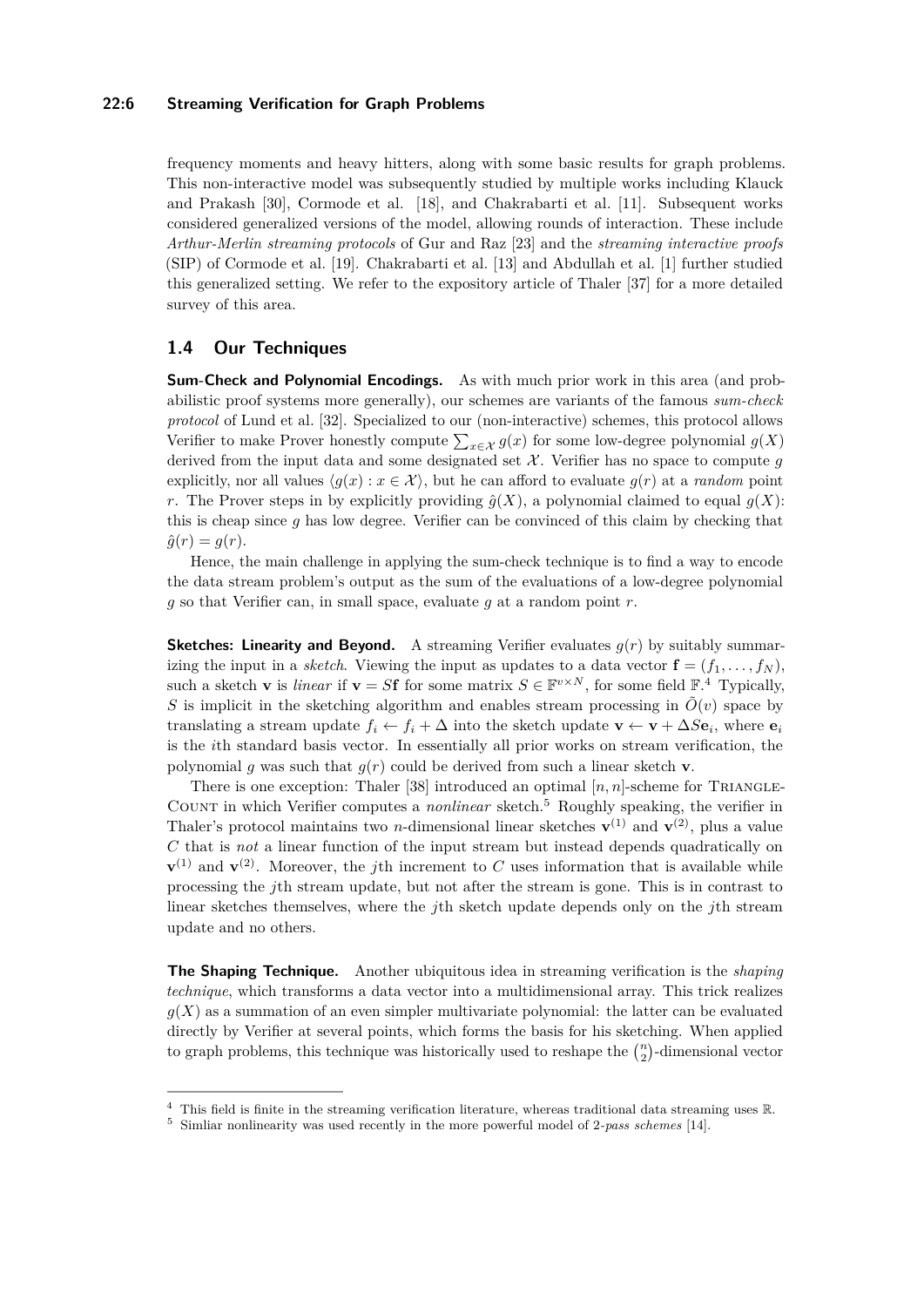of edge multiplicities. Recently, Chakrabarti and Ghosh [\[14\]](#page-16-8) introduced the idea of reshaping the graph's *vertex space*, rather than just the edge space, thereby transforming the adjacency matrix into a 4-dimensional array. This trick was crucial to obtaining the first frugal schemes for TRIANGLECOUNT and MAXMATCHING.

**Our Contributions.** The new schemes in this work make the following contributions.

- $\blacksquare$ We design new polynomial encodings for the graph-theoretic problems we study.
- We prominently employ nonlinear sketches, in the above sense, for almost all of our  $\equiv$ scheme designs.
- We use the shaping technique on the vertex space, often combining it with nonlinear  $\blacksquare$ sketching, thus expanding the applications of this very recent innovation.

Our solutions for TriangleCount are particularly good illustrations of all of these ideas. Where Thaler's nonlinear-sketch protocol treated each vertex as monolithic, our view of each vertex as an object in  $[t] \times [s]$  (for some pair  $t, s$  with  $t \cdot s = n$ ) let us do two things. In the laconic regime, we get to use Verifier's increased space allowance in a way that Thaler's protocol cannot, thereby extending his [*n, n*]-scheme to get an optimal tradeoff. In the frugal regime, it is significantly harder to exploit vertex-space shaping because Verifier cannot even afford to devote one entry per vertex in his linear sketches. We overcome this by finding a way for many vertices to "share" each entry of each linear sketch (see the string of equations culminating in Equation [\(7\)](#page-9-0)), thus extending Thaler's protocol to smoothly trade off communication for space.

We also extend the applicability of nonlinear sketching by identifying many further graph problems for which it yields significant improvements. Specifically, in Section [3,](#page-10-0) we describe two technical problems called INDUCEDEDGECOUNTand CROSSEDGECOUNT, which are later used as primitives to optimally solve several important graph problems, including MaxMatching. We show how to apply sum-check with a nonlinear Verifier (see, e.g, Equation  $(11)$ ) to optimally solve INDUCEDEDGECOUNT and CROSSEDGECOUNT.

Finally, our schemes for SSSP feature a different kind of innovation on top of vertex-space shaping and new, clever encodings of shortest-path problems in a manner amenable to sum-check. They overcome the frugal Verifier's space limitation by exploiting the Prover's room to generate a proof stream that mimics an iterative algorithm. For the Verifier to play along with such an iterative algorithm while lacking even one bit of space per vertex, a careful layering of fingerprint-based checks is needed on top of the sum-checks. We hope that our work here opens up possibilities for other instances of porting iterative algorithms to a streaming setting with the help of a prover.

# <span id="page-6-0"></span>**1.5 Preliminaries**

In this work, the input graph, multigraph, or digraph is denoted *G* and defined on a fixed vertex set  $V = [n]$ . In the *vanilla* streaming model, *G* is given as a stream of  $(u, v)$  tokens, where  $u, v \in V$ : the token is interpreted as an insertion of edge  $\{u, v\}$  or directed edge  $(u, v)$ . If *G* is edge-weighted, the tokens are of the form  $(u, v, w)$ , where  $w \in \mathbb{Z}^+$  is a weight. In the *turnstile* streaming model, tokens are of the form  $(u, v, \Delta)$ , denoting that the quantity  $\Delta \in \mathbb{Z}$ (which can be negative) is added either to the multiplicity or the weight of the edge  $\{u, v\}$ .

An important primitive in all our schemes is sketching a data vector by evaluating its low-degree extension at a random point. Let us explain what this means. Suppose our data vector, which has dimensionality *N*, is shaped into a *k*-dimensional array *f* with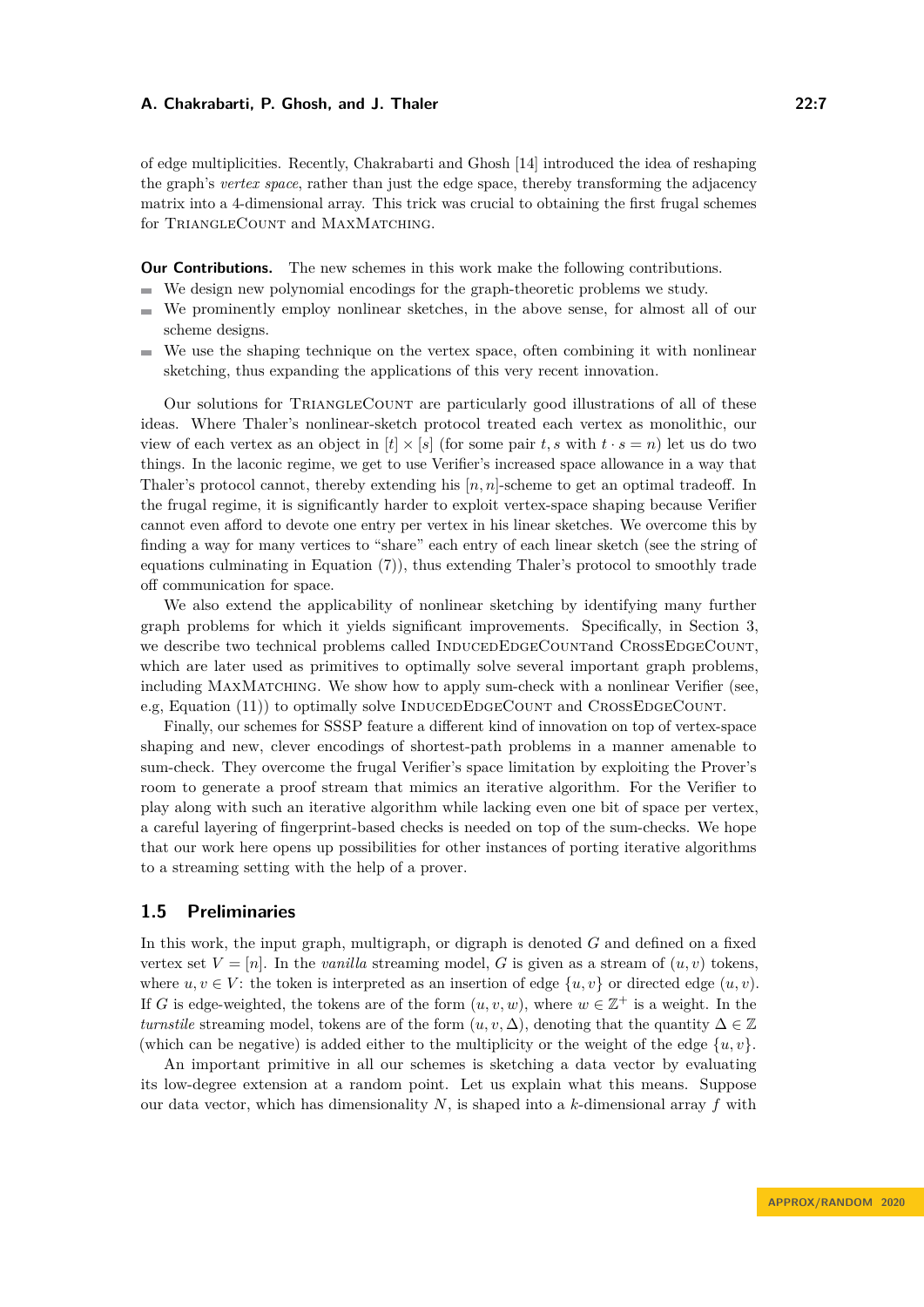# **22:8 Streaming Verification for Graph Problems**

dimensions  $(s_1, \ldots, s_k)$ , where  $s_1 s_2 \cdots s_k \geq N$ . Equivalently, we have a function *f* on domain  $[s_1] \times \cdots \times [s_k]$ . We work over a suitable finite field<sup>[6](#page-7-0)</sup> F. By Lagrange interpolation, there is a unique polynomial  $\tilde{f}(X_1, \ldots, X_k) \in \mathbb{F}[X_1, \ldots, X_k]$  such that

for all  $(x_1, \ldots, x_k) \in [s_1] \times \cdots [s_k]$ , we have  $\tilde{f}(x_1, \ldots, x_k) = f(x_1, \ldots, x_k)$ , and for all  $i \in [k]$ , we have  $\deg_{X_i} \tilde{f} \leqslant s_i - 1$ .

We call  $\tilde{f}$  the low-degree  $\mathbb{F}-extension$  of  $f$ . Since  $f \mapsto \tilde{f}$  is a linear map, we can write  $\tilde{f}$  as a linear combination of "unit impulse" functions (also known as Lagrange basis polynomials):

<span id="page-7-4"></span>
$$
\delta_{u_1,\dots,u_k}(X_1,\dots,X_k) := \prod_{i=1}^k \prod_{x_i \in [s_i] \setminus \{u_i\}} (u_i - x_i)^{-1} (X_i - x_i).
$$
\n(1)

To be precise,  $\tilde{f}(X_1, ..., X_k) = \sum_{(u_1, ..., u_k) \in [s_1] \times ... \times [s_k]} f(u_1, ..., u_k) \delta_{u_1, ..., u_k}(X_1, ..., X_k)$ . In particular, if *f* is built up from a stream of pointwise updates, where the *j*th update adds  $\Delta_i$  to entry  $(u_1, \ldots, u_k)_i$  of the array, then

$$
\tilde{f}(X_1, \dots, X_k) = \sum_j \Delta_j \, \delta_{(u_1, \dots, u_k)_j}(X_1, \dots, X_k).
$$
\n(2)

<span id="page-7-2"></span>▶ **Fact 1.** *Given*  $\mathbf{p} = (p_1, \ldots, p_k) \in \mathbb{F}^k$  *and a stream of pointwise updates to an initially-zero array with dimensions*  $(s_1, \ldots, s_k)$ *, we can maintain the evaluation*  $\tilde{f}(\mathbf{p})$  *using*  $O(\log |\mathbb{F}|)$ *space, performing*  $O(k)$  *field arithmetic operations per update. In applications, we usually take*  $\mathbf{p} \in_R \mathbb{F}^k$ .<sup>[7](#page-7-1)</sup> *For details and implementation considerations, see Cormode et al. [\[19\]](#page-17-3).* 

Another useful primitive is *fingerprinting*, used prominently in our SSSP scheme and subtly in subroutines within other schemes. Its goal is to check equality between two vectors  $\mathbf{a} = (a_1, \ldots, a_N)$  and  $\mathbf{b} = (b_1, \ldots, b_N)$  that are provided via turnstile streams in some possibly intermixed order. This is achieved by checking that  $\varphi_{\bf a}(r) = \varphi_{\bf b}(r)$  for  $r \in_R \mathbb{F}$ , where  $\varphi_{\bf a}(X) = \sum_{j=1}^N a_j X^j$  is the *fingerprint polynomial* of **a** and has degree at most *N*. Both fingerprinting and the eventual uses of Fact [1](#page-7-2) in sum-check protocols depend upon the following basic but powerful result.

<span id="page-7-3"></span>▶ **Fact 2** (Schwartz–Zippel Lemma). *For a nonzero polynomial*  $P(X_1, \ldots, X_n) \in \mathbb{F}[X_1, \ldots, X_n]$ *of total degree d, where*  $\mathbb F$  *is a finite field,*  $Pr_{(r_1,...,r_n)\in_R\mathbb F^n} [P(r_1,...,r_n)=0] \leq d/|\mathbb F|$ *.* 

At various points, we shall use a couple of schemes from Chakrabarti et al. [\[11,](#page-16-3) [12\]](#page-16-2).

<span id="page-7-6"></span> $\triangleright$  Fact 3 (SUBSET and INTERSECTION schemes; Prop. 4.1 of [\[12\]](#page-16-2) and Thm. 5.3 of [\[11\]](#page-16-3)). *Given a* stream of elements of sets  $S, T \subseteq [N]$  interleaved arbitrarily, for any  $h, v$  with  $hv \geq N$ , *there are*  $[h, v]$ *-schemes to compute*  $|S \cap T|$  *and to determine whether*  $S \subseteq T$ *.* 

# <span id="page-7-5"></span>**2 The Triangle Counting Problem**

A triangle in a (multi)graph is a set of three edges of the form  $\{\{u, v\}, \{v, w\}, \{u, w\}\}\$ . The TriangleCount problem asks for the number of such triangles in the input graph. We solve this problem for multigraphs given by a turnstile stream, establishing the following two theorems. The first gives improved (but possibly still not tight) tradeoffs between hcost *h* and vcost *v* in the parameter regime where  $h \geq n$  and  $v \leq n$ . The second gives *optimal* 

<span id="page-7-0"></span><sup>&</sup>lt;sup>6</sup> The characteristic of  $\mathbb F$  must be large enough to avoid "wrap around" problems under arithmetic in  $\mathbb F$ .

<span id="page-7-1"></span><sup>&</sup>lt;sup>7</sup> The notation  $r \in_R A$  means that *r* is drawn uniformly at random from the finite set *A*.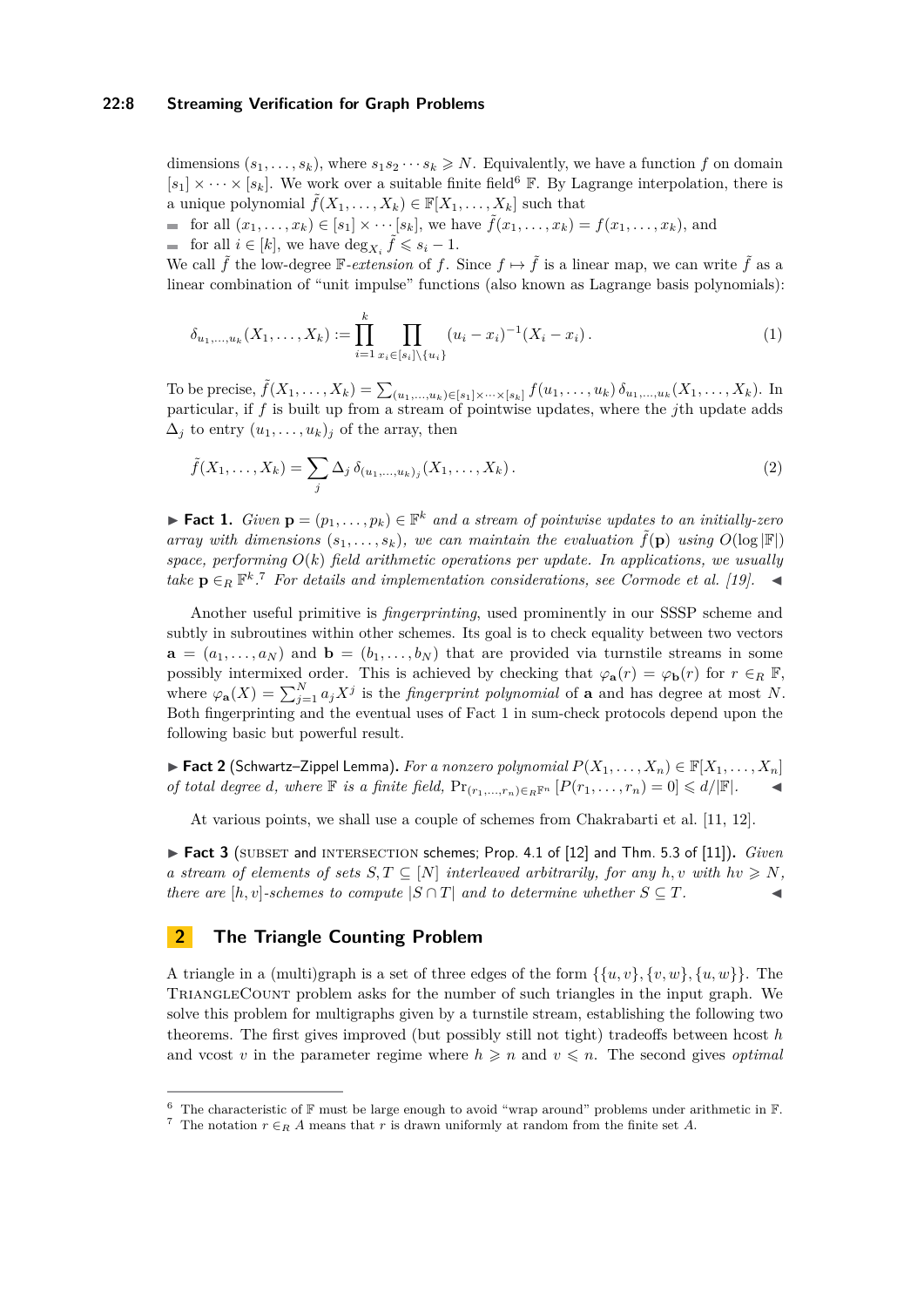tradeoffs (up to logarithmic factors) in the regime where  $h \leq n$  and  $v \geq n$ , based on the known lower bound that  $hv$  must be  $\Omega(n^2)$ . Both results were previously only known when  $h = \Theta(n)$ .

We remind the reader that parameters  $t, s \in \mathbb{Z}^+$  are tunable, subject to  $ts = n$ .

<span id="page-8-0"></span> $\blacktriangleright$  **Theorem 4** (Improved frugal schemes). *There is an*  $[nt^2, s]$ -scheme for TRIANGLECOUNT.

<span id="page-8-1"></span> $\triangleright$  **Theorem 5** (Optimal tradeoff for laconic schemes). *There is a* [ $t, ns$ ]*-scheme for* TRIANGLE-Count*. This is optimal up to logarithmic factors.*

**Overview of Our Methods.** Consider an adjacency matrix *A* of a graph on vertex set *V* . The addition of a new edge  $\{u, v\}$  creates  $\sum_{z \in V} A(u, z)A(v, z)$  new triangles.

Suppose that the input stream consists of *L* edge updates, the *j*th being  $(v_{1j}, v_{2j}, \Delta_j)$ ; recall that its effect is to add  $\Delta_i$  to the multiplicity of edge  $\{v_{1j}, v_{2j}\}$ . Suppose that the cumulative effect of the first  $j$  updates is to produce a multigraph  $G_j$  whose adjacency matrix is  $A_j$  and which has  $T_j$  triangles (counting multiplicity). As in Thaler's protocol [\[38\]](#page-17-8), we can then account for the number of triangles added by the *j*th update:

$$
T_j - T_{j-1} = \sum_{v_3 \in V} \Delta_j A_{j-1}(v_{1j}, v_3) A_{j-1}(v_{2j}, v_3).
$$

As a result, the number of triangles *T* in the final graph  $G = G_L$  is

<span id="page-8-2"></span>
$$
T = \sum_{j \in [L]} \sum_{v_3 \in V} \Delta_j A_{j-1}(v_{1j}, v_3) A_{j-1}(v_{2j}, v_3).
$$
 (3)

Our two new families of schemes for TriangleCount apply the shaping technique to the above equation in two distinct ways, resulting in markedly different complexity behaviors.

**The Laconic Schemes Regime (Proof of Theorem [5\)](#page-8-1).** Let  $t, s \in \mathbb{N}$  be parameters with  $ts = n$ . We first consider rewriting the variable  $v_3$  in Equation [\(3\)](#page-8-2) as a pair of integers  $(x_3, y_3)$  ∈  $[t] \times [s]$  using some canonical bijection. This shapes each matrix  $A_{j-1}$  into a 3-dimensional array  $a_{i-1}$ , i.e., a function with domain  $[n] \times [t] \times [s]$ . Let  $\tilde{a}$  be the F-extension of *a* for a sufficiently large finite field  $\mathbb F$  to be chosen later. Then Equation [\(3\)](#page-8-2) becomes

<span id="page-8-4"></span><span id="page-8-3"></span>
$$
T = \sum_{j \in [L]} \sum_{x_3 \in [t]} \sum_{y_3 \in [s]} \Delta_j \tilde{a}_{j-1}(v_{1j}, x_3, y_3) \tilde{a}_{j-1}(v_{2j}, x_3, y_3) = \sum_{x_3 \in [t]} p(x_3), \text{ where } (4)
$$

$$
p(X_3) = \sum_{j \in [L]} \sum_{y_3 \in [s]} \Delta_j \, \tilde{a}_{j-1}(v_{1j}, X_3, y_3) \, \tilde{a}_{j-1}(v_{2j}, X_3, y_3) \,. \tag{5}
$$

By the properties of F-extensions observed above, we have the bound deg  $p \leq 2(t-1)$ . We now design our scheme as follows.

**Stream processing.** Verifier starts by picking  $r_3 \in_R \mathbb{F}$ . As the stream arrives, he maintains a 2-dimensional array of values  $\tilde{a}_{j-1}(v,r_3,y)$ , for all  $(v,y) \in [n] \times [s]$ , using Fact [1.](#page-7-2) He also maintains an accumulator that starts at zero and, after the *j*th update, is incremented by  $\Delta_j \sum_{y_3 \in [s]} \tilde{a}_{j-1}(v_{1j}, r_3, y_3) \tilde{a}_{j-1}(v_{2j}, r_3, y_3)$ . By Equation [\(5\)](#page-8-3), the final value of this accumulator is  $p(r_3)$ .

**Help message.** Prover sends Verifier a polynomial  $\hat{p}(X_3)$  of degree  $\leq 2(t-1)$  that she claims equals  $p(X_3)$ .

**Verification and output.** Using Prover's message, Verifier computes the check value  $C :=$  $\hat{p}(r_3)$  and the result value  $\hat{T} := \sum_{x_3 \in [t]} \hat{p}(x_3)$ . If he finds that  $C \neq p(r_3)$ , he outputs ⊥. Otherwise, he believes that  $\hat{p} \equiv p$  and accordingly, based on Equation [\(4\)](#page-8-4), outputs  $\hat{T}$  as the answer.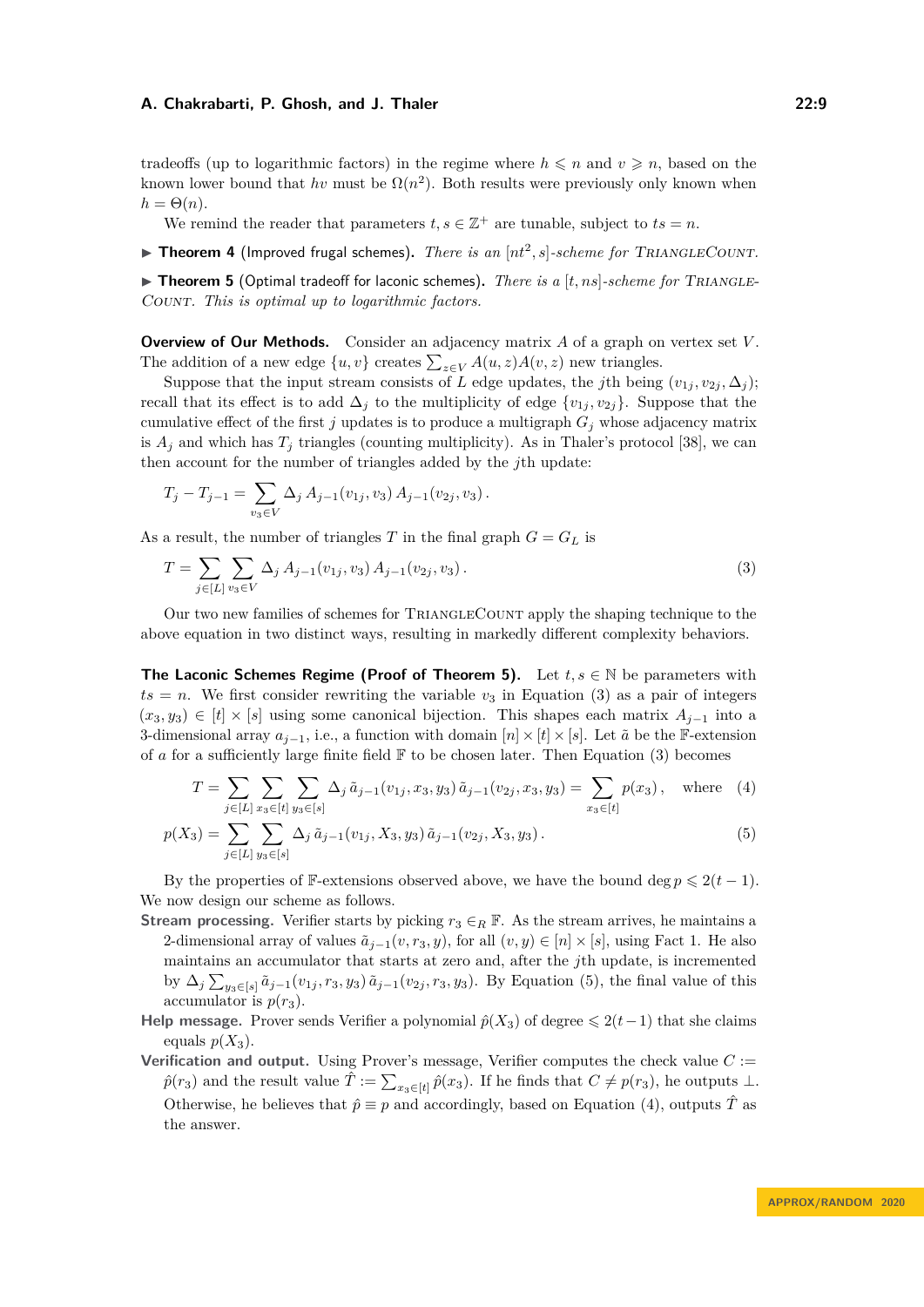### **22:10 Streaming Verification for Graph Problems**

The analysis of this scheme proceeds along standard lines long established in the literature. **Error probability.** An honest Prover  $(\hat{p} \equiv p)$  clearly ensures perfect completeness. The soundness error is the probability that Verifier's check passes despite  $\hat{p} \not\equiv p$ , i.e., that the random point  $r_3 \in \mathbb{F}$  is a root of the nonzero degree- $(2t - 2)$  polynomial  $\hat{p} - p$ . By the Schwartz–Zippel Lemma (Fact [2\)](#page-7-3), this probability is at most  $(2t-2)/\mathbb{F}| < 1/n$ , by choosing  $\mathbb{F}$  large enough.

**Help and Verification costs.** Prover describes  $\hat{p}$  by listing its  $O(t)$  many coefficients, spending  $O(t \log n)$  bits, since each is an element of  $\mathbb{F}$  and  $|\mathbb{F}| = n^{O(1)}$  suffices above. Verifier maintains an  $n \times s$  array whose entries are in  $\mathbb{F}$ , for a vcost of  $O(ns \log n)$ . Overall, we get a [*t, ns*]-scheme, as required.

**The Frugal Schemes Regime (Proof of Theorem [4\)](#page-8-0).** Designing frugal schemes on the basis of Equation [\(3\)](#page-8-2) is more intricate. This time we rewrite the variables  $v_{1j}$  and  $v_{2j}$  as pairs  $(x_{1i}, y_{1i})$  and  $(x_{2i}, y_{2i})$ , each in  $[t] \times [s]$  for parameters *t*, *s* with  $ts = n$ . The matrices  $A_{i-1}$ are now shaped into 3-dimensional arrays  $b_{j-1}$  that can be seen as functions on the domain  $[t] \times [s] \times [n]$ . As before, let  $\tilde{b}$  be an appropriate F-extension. Working from Equation [\(3\)](#page-8-2) and cleverly using the "unit impulse" function  $\delta$  seen in Equation [\(1\)](#page-7-4),

<span id="page-9-1"></span><span id="page-9-0"></span>
$$
T = \sum_{v_3 \in V} \sum_{j \in [L]} \Delta_j \, \tilde{b}_{j-1}(x_{1j}, y_{1j}, v_3) \, \tilde{b}_{j-1}(x_{2j}, y_{2j}, v_3)
$$
  
\n
$$
= \sum_{v_3 \in V} \sum_{w_1, w_2 \in [t]} \sum_{j \in [L]} \Delta_j \, \tilde{b}_{j-1}(w_1, y_{1j}, v_3) \, \tilde{b}_{j-1}(w_2, y_{2j}, v_3) \, \delta_{x_{1j}}(w_1) \, \delta_{x_{2j}}(w_2)
$$
  
\n
$$
= \sum_{v_3 \in V} \sum_{w_1, w_2 \in [t]} q(w_1, w_2, v_3), \quad \text{where}
$$
 (6)

$$
q(W_1, W_2, V_3) = \sum_{j \in [L]} \Delta_j \, \tilde{b}_{j-1}(W_1, y_{1j}, V_3) \, \tilde{b}_{j-1}(W_2, y_{2j}, V_3) \, \delta_{x_{1j}}(W_1) \, \delta_{x_{2j}}(W_2). \tag{7}
$$

In contrast to the laconic case, we have a *multivariate* polynomial  $q(W_1, W_2, V_3)$ . We have the bounds  $\deg_{W_1} q \leq 2(t-1)$ ,  $\deg_{W_2} q \leq 2(t-1)$ , and  $\deg_{V_3} q \leq 2(n-1)$ , for a total degree of  $O(t + n) = O(n)$ . Importantly, the number of monomials in *q* is at most  $(2t-1)^2(2n-1) = O(nt^2)$ . We now present the corresponding scheme and its analysis.

**Stream processing.** Verifier picks  $r_1, r_2, r_3 \in_R \mathbb{F}$ . As the stream arrives, he maintains two 1dimensional arrays:  $\tilde{b}_{i-1}(r_1, y, r_3)$  and  $\tilde{b}_{i-1}(r_2, y, r_3)$ , for all  $y \in [s]$  (using Fact [1\)](#page-7-2). He also maintains an accumulator that starts at zero and, after the *j*th update  $(x_{1j}, y_{1j}, x_{2j}, y_{2j})$ , is incremented by  $\Delta_j \tilde{b}_{j-1}(r_1, y_{1j}, r_3) \tilde{b}_{j-1}(r_2, y_{2j}, r_3) \delta_{x_{1j}}(r_1) \delta_{x_{2j}}(r_2)$ . By Equation [\(7\)](#page-9-0), the final value of this accumulator is  $q(r_1, r_2, r_3)$ .

Notice that the accumulator is a nonlinear sketch of the input.

- **Help message.** Prover sends Verifier a polynomial  $\hat{q}(W_1, W_2, V_3)$  that she claims equals  $q(W_1, W_2, V_3)$ . It should satisfy the degree bounds noted above. He lacks the space to store  $\hat{q}$ , so she streams the coefficients of  $\hat{q}$  in some canonical order.
- **Verification and output.** As  $\hat{q}$  is streamed in, Verifier computes the check value  $C$  :=  $\hat{q}(r_1, r_2, r_3)$  and the result value  $\hat{T} := \sum_{v_3 \in [n]} \sum_{w_1, w_2 \in [t]} \hat{q}(w_1, w_2, v_3)$ . If he finds that  $C \neq q(r_1, r_2, r_3)$ , he outputs ⊥. Otherwise, he believes that  $\hat{q} \equiv q$  and accordingly, based on Equation [\(6\)](#page-9-1), outputs  $\hat{T}$  as the answer.
- **Error probability.** As before, we have perfect completeness and by the Schwartz–Zippel Lemma (Fact [2,](#page-7-3) this time using its full multivariate strength), this soundness error is at most deg  $q/|\mathbb{F}| = O(n)/|\mathbb{F}| < 1/n$ , by choosing  $|\mathbb{F}|$  large enough.
- **Help and Verification costs.** Prover can describe  $\hat{q}$  by listing its  $O(nt^2)$  coefficients. Verifier maintains two *s*-length arrays. Overall, we get an  $[nt^2, s]$ -scheme, as required.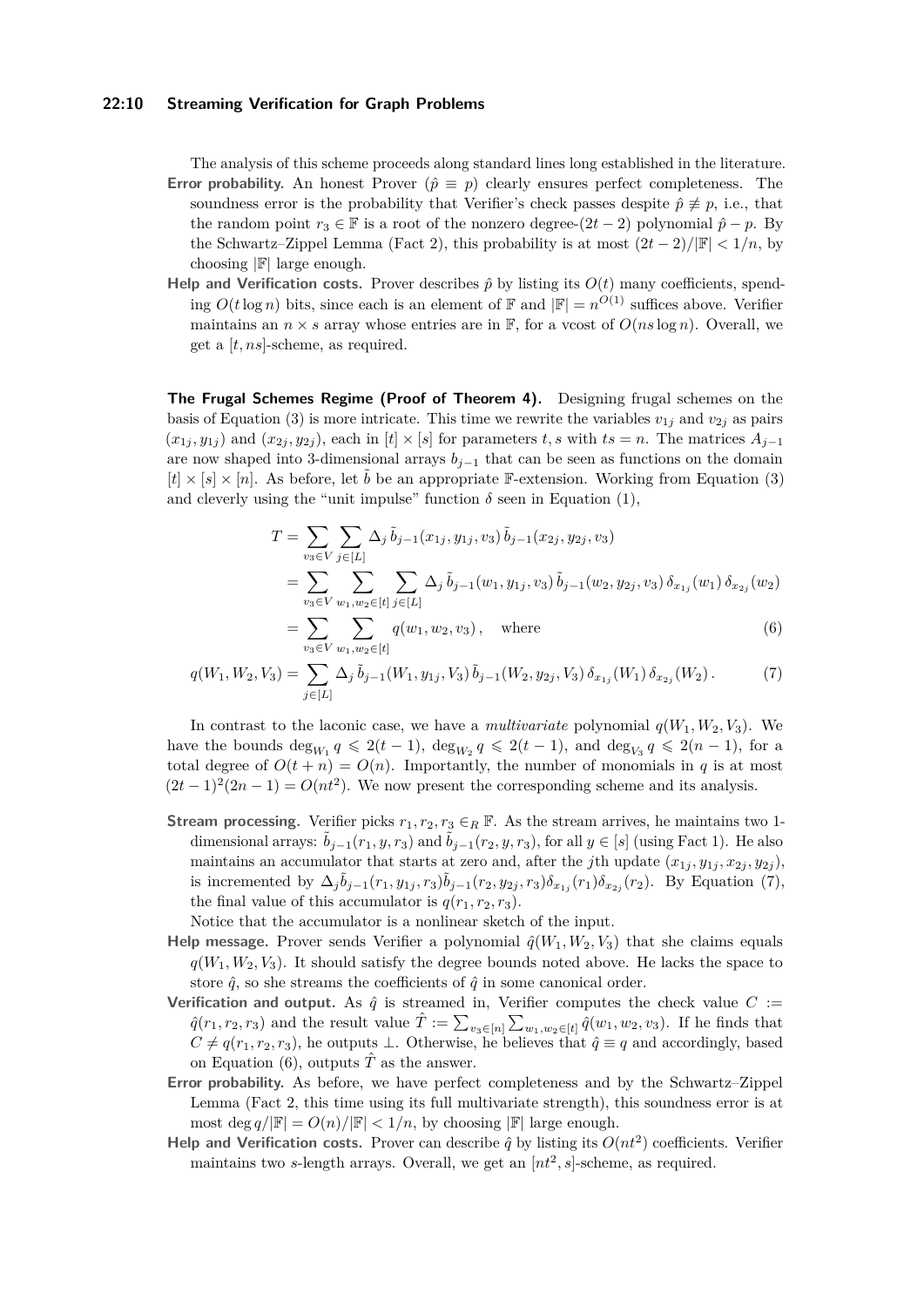# <span id="page-10-0"></span>**3 A Technical Result: Counting Edges in Induced Subgraphs**

We introduce two somewhat technical, though still natural, graph problems: INDUCEDEDGE-Count and CrossEdgeCount. We design schemes for these problems giving optimal tradeoffs (as usual, up to logarithmic factors). These schemes are key subroutines in our schemes for more standard, well-studied graph problems – such as MAXMATCHING– considered in Section [4.](#page-11-1)

The INDUCEDEDGECOUNT problem is defined as follows. The input is a stream of edges of a graph  $G = (V, E)$  followed by a stream of vertex subsets  $\langle U_1, \ldots, U_\ell \rangle$  for some  $\ell \in \mathbb{N}$ , where  $U_i \subseteq V$  for  $i \in [\ell]$ . To be precise, the latter portion of the stream consists of the vertices of  $U_1$  in arbitrary order, followed by a delimiter, followed by the vertices of  $U_2$  in arbitrary order, and so on. The desired output is  $\sum_{i=1}^{\ell} |E(G[U_i])|$ , the sum of the numbers of edges in the induced subgraphs  $G[U_1], \ldots, G[U_\ell]$ . Note that  $U_1, \ldots, U_\ell$  need not be pairwise disjoint, so the sum may count some edges more than once.

The CrossEdgeCount problem is an analog of the above for induced bipartite subgraphs. The input is a stream of edges followed by  $\ell$  *pairs* of vertex subsets  $\langle (U_1, W_1), \ldots, (U_\ell, W_\ell) \rangle$ , where  $U_i \cap W_i = \emptyset$  for  $i \in [\ell]$ . The desired output is  $\sum_{i=1}^{\ell} |E(G[U_i, W_i])|$ , the sum of the number of cross-edges in the induced bipartite subgraphs  $G[U_1, W_1], \ldots, G[U_\ell, W_\ell]$ . Note that the  $U_i$ s (or  $W_i$ s) need not be disjoint among themselves.

Importantly, in both of these problems, the edges *precede* the vertex subsets in the stream. This makes the problems intractable in the basic data streaming model. We shall prove the following results.

<span id="page-10-1"></span>**• Lemma 6.** For any  $h, v$  with  $hv = n^2$ , there is an  $[h, v]$ -protocol for INDUCEDEDGECOUNT.

<span id="page-10-5"></span>**Example 7.** For any  $h, v$  with  $hv = n^2$ , there is an  $[h, v]$ -protocol for CROSSEDGECOUNT.

**Scheme for InducedEdgeCount (Proof of Lemma [6\)](#page-10-1).** For the given instance, let *M* denote the desired output and let *A* be the adjacency matrix of *G*. For each  $i \in \ell$ , let  $B_i \in \{0,1\}^V$ be the indicator vector of the set  $U_i$ , i.e.,  $B_i(v) = 1 \iff v \in U_i$ . Then,

<span id="page-10-2"></span>
$$
M = \frac{1}{2} \sum_{i=1}^{\ell} \sum_{v_1, v_2 \in V} B_i(v_1) B_i(v_2) A(v_1, v_2).
$$
 (8)

Let  $t, s$  be integer parameters such that  $ts = n$ . We apply the shaping technique to Equation [\(8\)](#page-10-2) by rewriting the variables  $v_j$  as pairs of integers  $(x_j, y_j) \in [t] \times [s]$ , for  $j \in \{1, 2\}$ . This transforms the matrix  $A$  into a 4-dimensional array  $a$  and each  $B_i$  into a 2-dimensional array  $b_i$ . Let  $\tilde{a}$  and  $\tilde{b}_i$  be the respective F-extensions. Equation [\(8\)](#page-10-2) now gives

<span id="page-10-3"></span>
$$
2M = \sum_{i=1}^{\ell} \sum_{x_1, x_2 \in [t]} \sum_{y_1, y_2 \in [s]} \tilde{b}_i(x_1, y_1) \tilde{b}_i(x_2, y_2) \tilde{a}(x_1, y_1, x_2, y_2) = \sum_{x_1, x_2 \in [t]} p(x_1, x_2), \qquad (9)
$$

<span id="page-10-4"></span>where 
$$
p(X_1, X_2) = \sum_{i=1}^{k} \sum_{y_1, y_2 \in [s]} \tilde{b}_i(X_1, y_1) \tilde{b}_i(X_2, y_2) \tilde{a}(X_1, y_1, X_2, y_2).
$$
 (10)

Our scheme exploits this expression in the same general manner as the analogous expres-sions for the TRIANGLECOUNT schemes from Section [2](#page-7-5) (e.g., Equation [\(4\)](#page-8-4)). Prover sends a bivariate polynomial  $\hat{p}(X_1, X_2)$ , which is claimed to be *p*, by streaming its coefficients. Since  $\deg_{X_j} p \leq 2(t-1)$  for  $j \in \{1,2\}$ , Prover need only send  $O(t^2)$  coefficients, for a help cost of  $\tilde{O}(t^2)$ . Verifier computes his output using Equation [\(9\)](#page-10-3), giving perfect completeness. On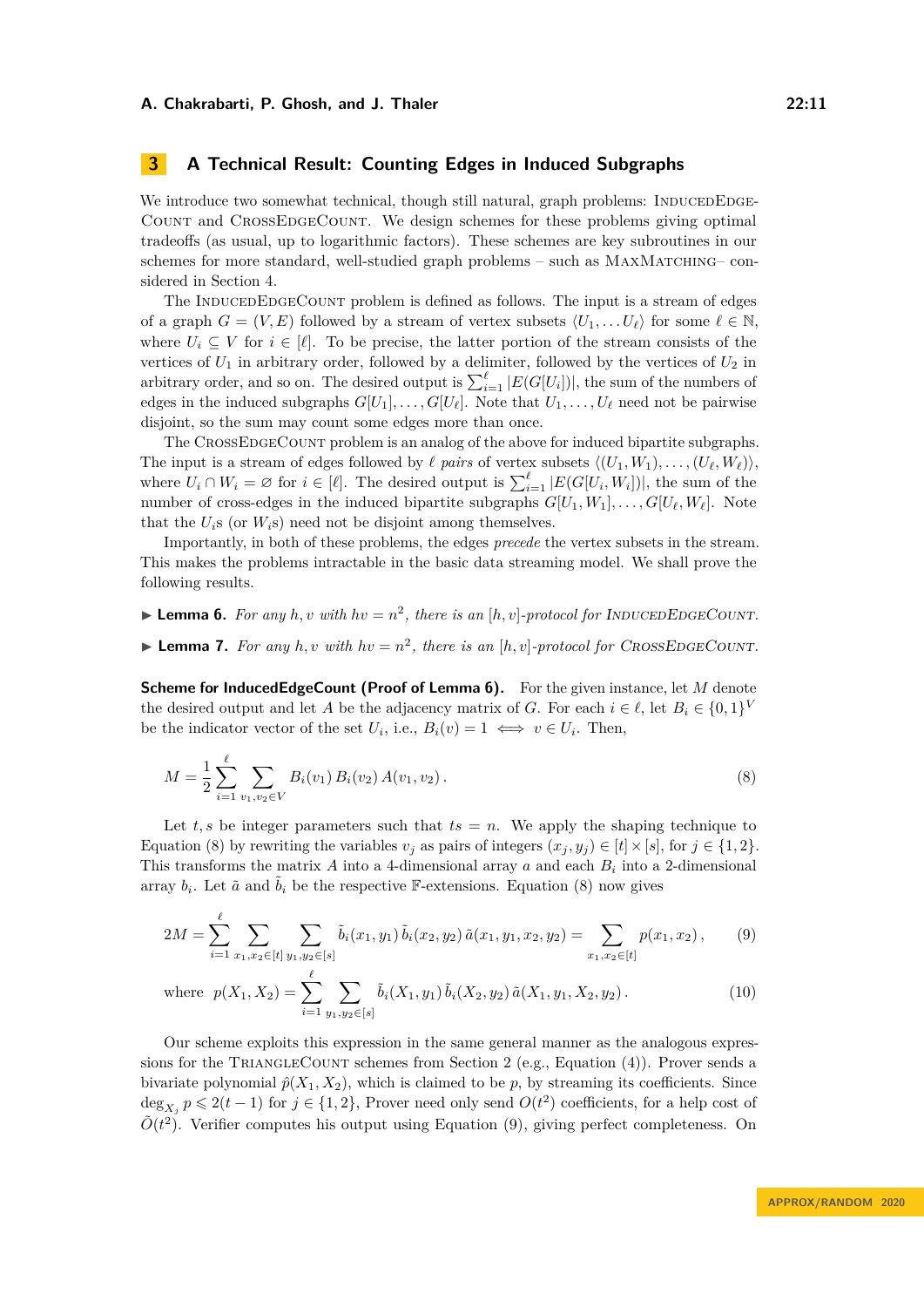### **22:12 Streaming Verification for Graph Problems**

 $\hat{y}$ 

the soundness side, Verifier checks the condition  $\hat{p}(r_1, r_2) = p(r_1, r_2)$  for randomly chosen  $r_1, r_2 \in_R \mathbb{F}$ . By the Schwartz-Zippel Lemma (Fact [2\)](#page-7-3), the probability that he is fooled is at most deg  $p/|\mathbb{F}| = O(t)/|\mathbb{F}| < 1/n$ , for the right choice of  $\mathbb{F}$ . It remains to describe how exactly Verifier evaluates  $p(r_1, r_2)$ , which we now address.

- **Processing the stream of edges.** This is straightforward: Verifier maintains the 2-dimensional array of values  $\tilde{a}(r_1, w, r_2, z)$ , for all  $w, z \in [s]$ , using Fact [1.](#page-7-2)
- **Processing the stream of vertex subsets.** Verifier initializes an accumulator to zero and allocates workspace for two arrays of length *s* with entries in F. For each  $i \in [\ell]$ , as the vertices of  $U_i$  arrive, he maintains  $\tilde{b}_i(r_1, z)$  and  $\tilde{b}_i(r_2, z)$  for each  $z \in [s]$ , using that workspace. Upon seeing the delimiter marking the end of  $U_i$ , he computes

<span id="page-11-0"></span>
$$
\sum_{i,y_2 \in [s]} \tilde{b}_i(r_1,y_1) \tilde{b}_i(r_2,y_2) \tilde{a}(r_1,y_1,r_2,y_2) \tag{11}
$$

and adds this quantity to the accumulator. Note that the workspace is reused when the stream moves on from  $U_i$  to  $U_{i+1}$ . By Equation [\(10\)](#page-10-4), after the last set  $U_\ell$  is streamed, the accumulator holds  $p(r_1, r_2)$ .

**Help and verification costs.** We argued above that the hcost is  $\tilde{O}(t^2)$ . Meanwhile, Verifier's storage is dominated by the  $s \times s$  array he maintains, leading to a vcost of  $\tilde{O}(s^2)$ .

Therefore, we obtain a  $[t^2, s^2]$ -scheme for any parameters *t*, *s* with  $ts = n$ . In other words, we get an  $[h, v]$ -scheme for any  $h, v$  with  $hv = n^2$ .

**Scheme for CrossEdgeCount (Proof of Lemma [7\)](#page-10-5).** Our solution for INDUCEDEDGECOUNT can easily be modified to obtain a protocol for CROSSEDGECOUNT with the same costs. If  $B_i$  and  $C_i$  are the indicator vectors of the sets  $U_i$  and  $W_i$ , respectively, then the desired output is

<span id="page-11-2"></span>
$$
M = \sum_{i=1}^{\ell} \sum_{v_1, v_2 \in V} B_i(v_1) C_i(v_2) A(v_1, v_2), \qquad (12)
$$

where we used the fact that each  $U_i \cap W_i = \emptyset$ . Since Equation [\(12\)](#page-11-2) has essentially the same form as Equation  $(8)$ , a scheme very similar to the previous one solves CROSSEDGECOUNT: Verifier simply keeps track of arrays corresponding to  $C_i$  alongside ones corresponding to  $B_i$ .

# <span id="page-11-1"></span>**4 Maximum Matching and Other Applications of Edge Counting**

In this section, we show how INDUCEDEDGECOUNT and CROSSEDGECOUNT can be used as subroutines to solve multiple problems that have been widely studied in the basic and annotated data streaming models. These problems include Maximum Matching, Triangle-Counting, Maximal Independent Set, Acyclicity Testing, Topological Sorting, and Graph Connectivity. For the frugal regime where vcost  $= o(n)$ , our schemes are often optimal. We specifically discuss the application to MAXMATCHING in Section [4.1,](#page-12-2) state the results on the other applications in Section [4.2,](#page-13-5) and give a detailed account on them in Appendix [B.](#page-18-3)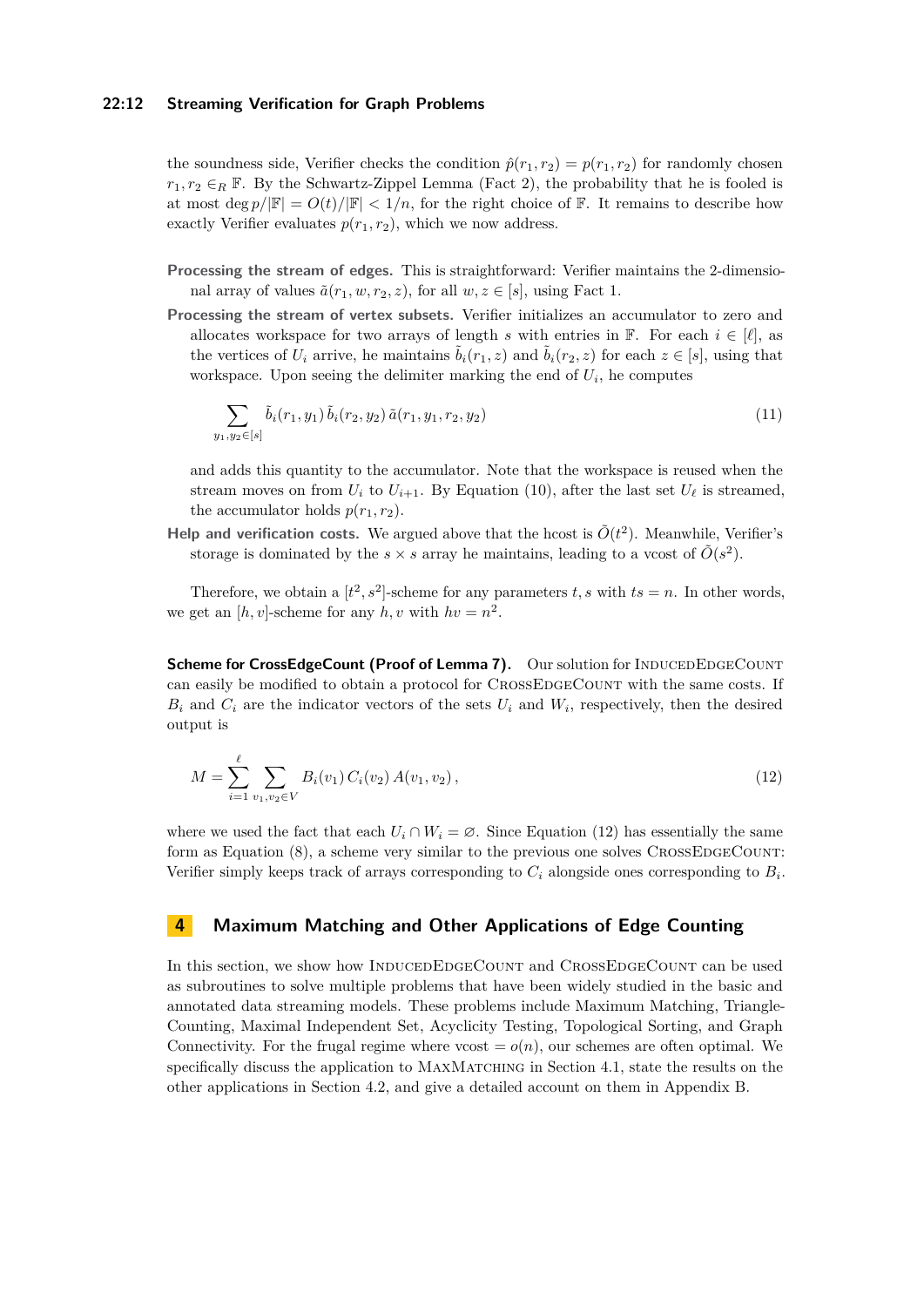# <span id="page-12-2"></span>**4.1 The Maximum Matching Problem**

We give the first optimal frugal scheme for computing the cardinality  $\alpha'(G)$  of a maximum matching. As noted in prior works [\[14,](#page-16-8) [38\]](#page-17-8), checking whether  $\alpha'(G) \geq k$  for some k is not hard, given  $\Omega(k)$  bits of help: Prover can simply send a matching of size k and prove its validity. The interesting part is to verify that  $\alpha'(G) \leq k$ . For this, as in prior works, we exploit the Tutte–Berge formula [\[9\]](#page-16-15):

<span id="page-12-3"></span>
$$
\alpha'(G) = \frac{1}{2} \min_{U \subseteq V} \left( |U| + |V| - \text{odd}(G \setminus U) \right),\tag{13}
$$

where  $odd(G \setminus U)$  denotes the number of connected components in  $G \setminus U$  with an odd number of vertices. Thus, to show that  $\alpha'(G) \leq k$ , Prover needs to exhibit  $U^* \subseteq V$ such that  $k = \frac{1}{2}(|U^*| + |V| - \text{odd}(G \setminus U^*))$ . Set  $H := G \setminus U^*$ . To verify the value of  $odd(H)$ , the most important sub-check that Verifier must do is to check that all purported connected components of *H* (sent by Prover) are actually disconnected from each other. Thaler [\[38\]](#page-17-8) gave an  $[n, n]$ -scheme for this subproblem (thus obtaining the first  $[n, n]$ -scheme for MAXMATCHING), while Chakrabarti and Ghosh [\[14\]](#page-16-8) gave a  $[t^3, s^2]$ -scheme for any  $ts = n$ (thus designing the first frugal scheme for MaxMatching, though suboptimal). The latter work notes that all other sub-checks for MaxMatching can be done by *optimal* frugal schemes (see [\[14\]](#page-16-8), Section 4).

**Optimal Frugal Scheme.** To optimally check that the purported connected components of *H* are indeed disconnected from each other, we use the INDUCEDEDGECOUNT scheme as a subroutine. Prover streams the vertices in *H* by listing its connected components in some order  $\langle U_1, \ldots, U_\ell \rangle$ . Verifier uses Lemma [6](#page-10-1) to count  $m_1 := |E(H)|$  (invoking that lemma with a single subset  $V(H)$ ). In parallel, using the same scheme, Verifier computes the sum  $m_2 = \sum_{i=1}^{\ell} |E(G[U_i])|$ . The subsets  $U_i$  are pairwise disconnected iff  $m_2 = m_1$ , which Verifier checks. The sub-checks of whether *Ui*s are indeed pairwise disjoint (as sets) and whether  $U^* \sqcup V(H) = V(G)$  can be done via fingerprinting (as in Section [1.5\)](#page-6-0).

*Help and verification costs.* Prover streams  $U^*$  and the vertices in  $H$  in a certain order, which adds  $O(n \log n)$  bits to the hcost of the INDUCEDEDGECOUNT protocol. The vcost stays the same, asymptotically, giving us an  $[n + h, v]$ -scheme for MAXMATCHING for any  $h, v$  with  $hv = n^2$ . Overall, we have established the following theorem.

<span id="page-12-0"></span> $\triangleright$  **Theorem 8.** *There is an*  $[nt, s]$ -scheme for MAXMATCHING. This is optimal up to *logarithmic factors, since any*  $(h, v)$ -scheme is known to require  $hv = \Omega(n^2)$  [\[12\]](#page-16-2).

**Protocol for Space Larger Than** *n*. There is no laconic scheme known for the general MaxMatching problem. The barrier seems to be that a natural witness for the problem is an actual maximum matching of the graph, which can be of size  $\Theta(n)$ . We show that large maximum matching size  $\alpha'(G)$  is indeed the sole barrier to obtaining a laconic scheme. In particular, for any graph *G*, we give a scheme for MAXMATCHING with hcost  $\alpha'(G)$ . This yields a laconic scheme for the case when  $\alpha'(G) = o(n)$ . We defer the proof to Appendix [A.](#page-18-4)

<span id="page-12-1"></span>**Find 1.** For any *h,v* with  $hv \geq n^2$  and  $v \geq n$ , there is an  $[\alpha' + h, v]$ -scheme for MaxMatching*, where α* 0 *is the size of the maximum matching of the input graph. In particular, there is an*  $\lbrack \alpha', n^2/\alpha' \rbrack$ -scheme.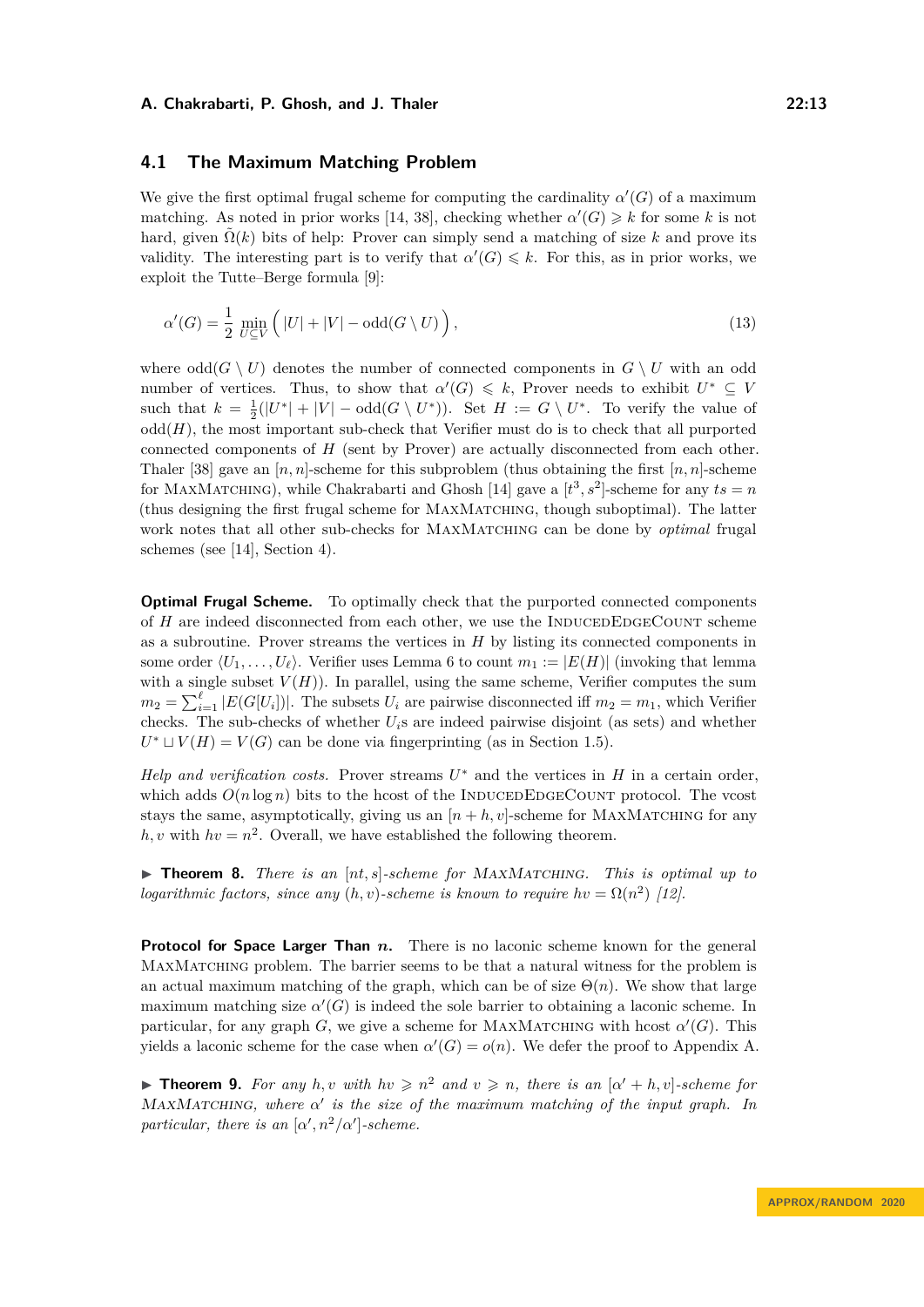### **22:14 Streaming Verification for Graph Problems**

# <span id="page-13-5"></span>**4.2 Applications to Other Graph Problems**

Here, we state the results we obtain for several graph problems by applying INDUCEDEDGE-Count and CrossEdgeCount. The details and proofs appear in Appendix [B.](#page-18-3)

We apply the edge-counting protocols to solve the triangle-counting problem in both the standard edge arrival and the vertex arrival (adjacently list) streaming models and obtain the following theorems.

<span id="page-13-0"></span>**Theorem 10.** For any  $h, v$  with  $hv \geq n^2$ , there is an  $[m+h, v]$ -scheme for TRIANGLE-COUNT. In particular, there is an  $[m, n^2/m]$ -scheme.

<span id="page-13-1"></span>**Theorem 11.** For any  $h, v$  with  $hv \geq n^2$ , there is an  $[h, v]$ -scheme for TRIANGLECOUNT-A<sub>DJ</sub>.

We obtain optimal frugal schemes for the fundamental graph problems of maximal independent set (MIS) and for topological sorting and acyclicity testing in directed graph streams.

<span id="page-13-2"></span> $\triangleright$  **Theorem 12.** For any t, s with  $ts = n$ , there is an  $[nt, s]$ -scheme for MIS. This is optimal *up to logarithmic factors, since any*  $(h, v)$ -scheme is known to require  $hv = \Omega(n^2)$ .

<span id="page-13-3"></span> $\triangleright$  **Theorem 13.** For any t, s with ts = n, there is an  $[nt, s]$ -scheme for TOPOSORT. This is *optimal up to logarithmic factors, since any*  $(h, v)$ -scheme is known to require  $hv = \Omega(n^2)$ .

<span id="page-13-4"></span> $\triangleright$  **Corollary 14.** For any  $t$ , s with  $ts = n$ , there is an  $[nt, s]$ -scheme for ACYCLICITY. This *is optimal up to logarithmic factors, since any*  $(h, v)$ -scheme is known to require  $hv = \Omega(n^2)$ .

Finally, we show that we can apply edge-counting schemes to count the number of connected components of a graph.

**Figurer 15.** For any  $t$ , s with  $ts = n$ , there is an  $[nt, s]$ -scheme for counting the number *of connected components of an input graph.*

# **5 The Single-Source Shortest Path Problem**

In the single-source shortest path (SSSP) problem, the goal is to find the distances from a source vertex  $v<sub>s</sub>$  to every other vertex reachable from it. In Section [5.1,](#page-13-6) we give a  $[Dnt, s]$ scheme for the unweighted version, whenever  $ts = n$ . If  $s = o(n)$ , Verifier does not have enough space to store the output; therefore, we aim for a protocol where Prover streams the output, and Verifier checks that it is correct using  $o(n)$  space, thus achieving a frugal scheme.

In Section [5.2,](#page-15-4) we state our results for weighted SSSP for the two different weight update models (vanilla and turnstile) described in Section [1.5.](#page-6-0) The proofs follow in Appendix [C.](#page-21-0)

# <span id="page-13-6"></span>**5.1 Unweighted SSSP**

We shall design a scheme that works even if the same edge appears multiple times in the stream (unlike prior work [\[18\]](#page-17-9) that assumes that an edge appears at most once).

Prover sends distance labels dist v i or all  $v \in V$ , claiming that  $\text{dist}[v] = \text{dist}(v_s, v)$ , the actual distance from the source vertex  $v_s$  to *v*. Let the radius-*d* ball around  $v_s$  be  $B_d := \{v \in V : \text{dist}(v_s, v) \leq d\}$  and let  $\mathcal{B} := \{B_d : d \in [D]\}$  be the family of such balls. Let  $\widehat{B}_d$  be the corresponding balls implied by Prover's dist labels, and  $\widehat{B} := {\widehat{B}_d : d \in [D]}$ .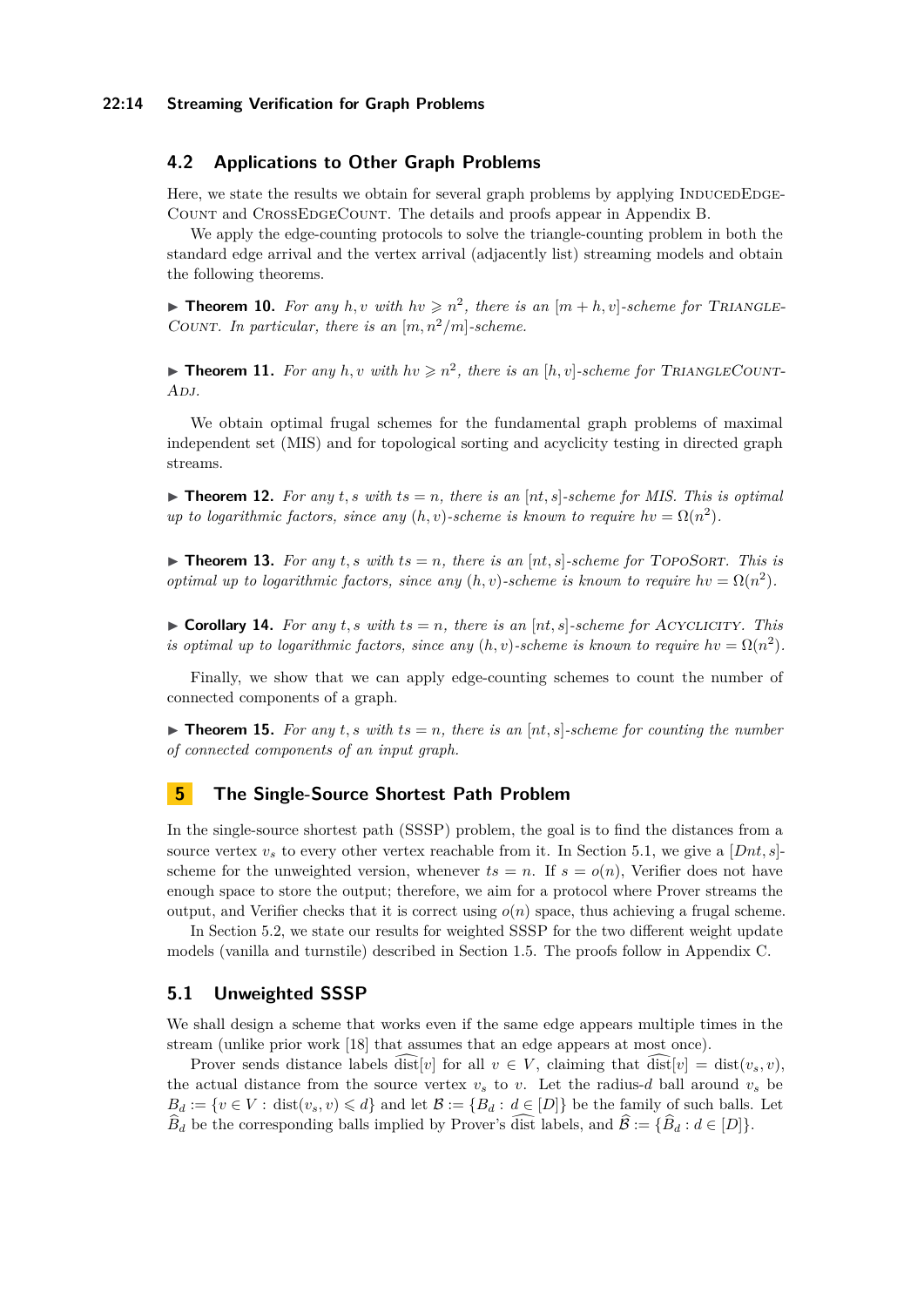To check correctness, Verifier uses fingerprinting (Section [1.5\)](#page-6-0) modified as follows. Letting  $B, \overline{B}$  also denote the respective characteristic vectors, define fingerprint polynomials

$$
\varphi_{\mathcal{B}}(X,Y) := \sum_{i \in [n]} \sum_{d \in [D]} B_d(i) X^i Y^d, \quad \varphi_{\widehat{\mathcal{B}}}(X,Y) := \sum_{i \in [n]} \sum_{d \in [D]} \widehat{B}_d(i) X^i Y^d,
$$

As the dist labels are streamed, Verifier constructs the fingerprint  $\varphi_{\widehat{\mathcal{B}}}(\beta_1, \beta_2)$  for some  $\beta_1, \beta_2 \in \mathbb{R}$ .  $\beta_1, \beta_2 \in_R \mathbb{F}$ .

Over the course of the protocol, using further help from Prover, Verifier will construct the sets  $B_d$  inductively and, in turn, the "actual" fingerprint  $\varphi_B(\beta_1, \beta_2)$ . The next claim shows that comparing this with  $\varphi_{\hat{\mathcal{B}}}(\beta_1, \beta_2)$  validates Prover's dist labels.

<span id="page-14-4"></span> $\triangleright$  Claim 16. If  $\widehat{B}_d = B_d$  for all *d*, then  $\widehat{\text{dist}}[v] = \text{dist}(v_s, v)$  for all vertices *v*.

Proof. Suppose not. Let  $d^*$  be the smallest  $d$  such that  $\exists u \in B_{d^*}$  with  $\widehat{\text{dist}}[u] \neq \text{dist}(v_s, u)$ . Therefore,  $dist(v_s, u) = d^*$ . Now,  $d^*$  cannot be 0 since  $v_s$  is the only vertex in  $B_0$  and Verifier would reject immediately if  $\widehat{\text{dist}}(v_s) \neq 0$ . Since  $B_{d^*} = \widehat{B}_{d^*}$ , we have  $u \in \widehat{B}_{d^*}$ . This means  $\widehat{\text{dist}}(u) \leq d^*$ . Since  $\widehat{\text{dist}}(u) \neq d^*$ , we have  $\widehat{\text{dist}}(u) \leq d^* - 1$ . Thus,  $u \in \widehat{B}_{d^*-1}$ , i.e.,  $u \in B_{d^*-1}$ , which is a contradiction to the minimality of  $d^*$ . The contract of the contract of  $\mathcal{A}$ 

As before, *A* denotes the adjacency matrix of the graph. Putting

<span id="page-14-0"></span>
$$
q_d(u) := \sum_{v \in V} B_d(v) A(v, u), \text{ for each } u \in V,
$$
\n
$$
(14)
$$

we have 
$$
B_{d+1} = \{u \in V : q_d(u) \neq 0\}
$$
. (15)

To apply the shaping technique to [\(14\)](#page-14-0), rewrite *v* as  $(x, y) \in [t] \times [s]$ . This reshapes *A* into a  $t \times s \times n$  array  $a(x, y, u)$  and  $B_d$  into a  $t \times s$  array  $b_d(x, y)$ . As usual, let  $\tilde{a}$  and  $\tilde{b}_d$  be the respective  $\mathbb{F}\text{-extensions}$  for a suitable finite field  $\mathbb{F}\text{. Then, Equation (14) gives}$  $\mathbb{F}\text{. Then, Equation (14) gives}$  $\mathbb{F}\text{. Then, Equation (14) gives}$ 

<span id="page-14-3"></span><span id="page-14-2"></span><span id="page-14-1"></span>
$$
q_d(u) = \sum_{x \in [t]} p_d(x, u), \quad \text{where} \tag{16}
$$

$$
p_d(X, U) := \sum_{y \in [s]} \tilde{b}_d(X, y) \, \tilde{a}(X, y, U) \,. \tag{17}
$$

**Stream processing.** Verifier picks  $r_1, r_2 \in_R \mathbb{F}$  and maintains  $\tilde{a}(r_1, y, r_2)$ . When he sees vertices in  $B_1$ , i.e.,  $v_s$  and its neighbors, he maintains  $b_1(r_1, y)$  for all  $y \in [s]$  and also updates the fingerprint  $\varphi_B(\beta_1, \beta_2)$  accordingly.

Verifier wants to construct the values  $b_d(r_1, y)$  inductively for  $d \in [D]$ . For constructing  $b_{d+1}$  values for some *d*, he wants all *u* such that  $q_d(u) \neq 0$  (Equation [\(15\)](#page-14-1)) in streaming order since he doesn't have enough space to either store the entire polynomial of degree  $n-1$  that agrees with  $q_d$  (so as to go over all evaluations), or to parallelly evaluate it at *n* values while its coefficients are streamed. Hence, he asks for the following help message.

**Help message processing.** Prover continues her proof stream by sending  $\langle \hat{p}_1, Q_1, \ldots, \hat{p}_D, Q_D \rangle$ , where  $Q_d := \langle \hat{q}_d(u) : u \in V \rangle$ , claiming that  $\hat{p}_d \equiv p_d$  and  $\hat{q}_d(u) = q_d(u)$  for each  $d \in [D]$ and  $u \in [n]$ .

While  $\hat{p}_d$  is streamed, Verifier computes the following in parallel:

$$
= \hat{p}_d(r_1, r_2);
$$

- $= p_d(r_1, r_2)$ , using Equation [\(17\)](#page-14-2);
- the fingerprint  $g_d := \sum_{u \in [n]} \sum_{x \in [t]} \hat{p}_d(x, u) \beta^u$  (for some  $\beta \in_R \mathbb{F}$ ).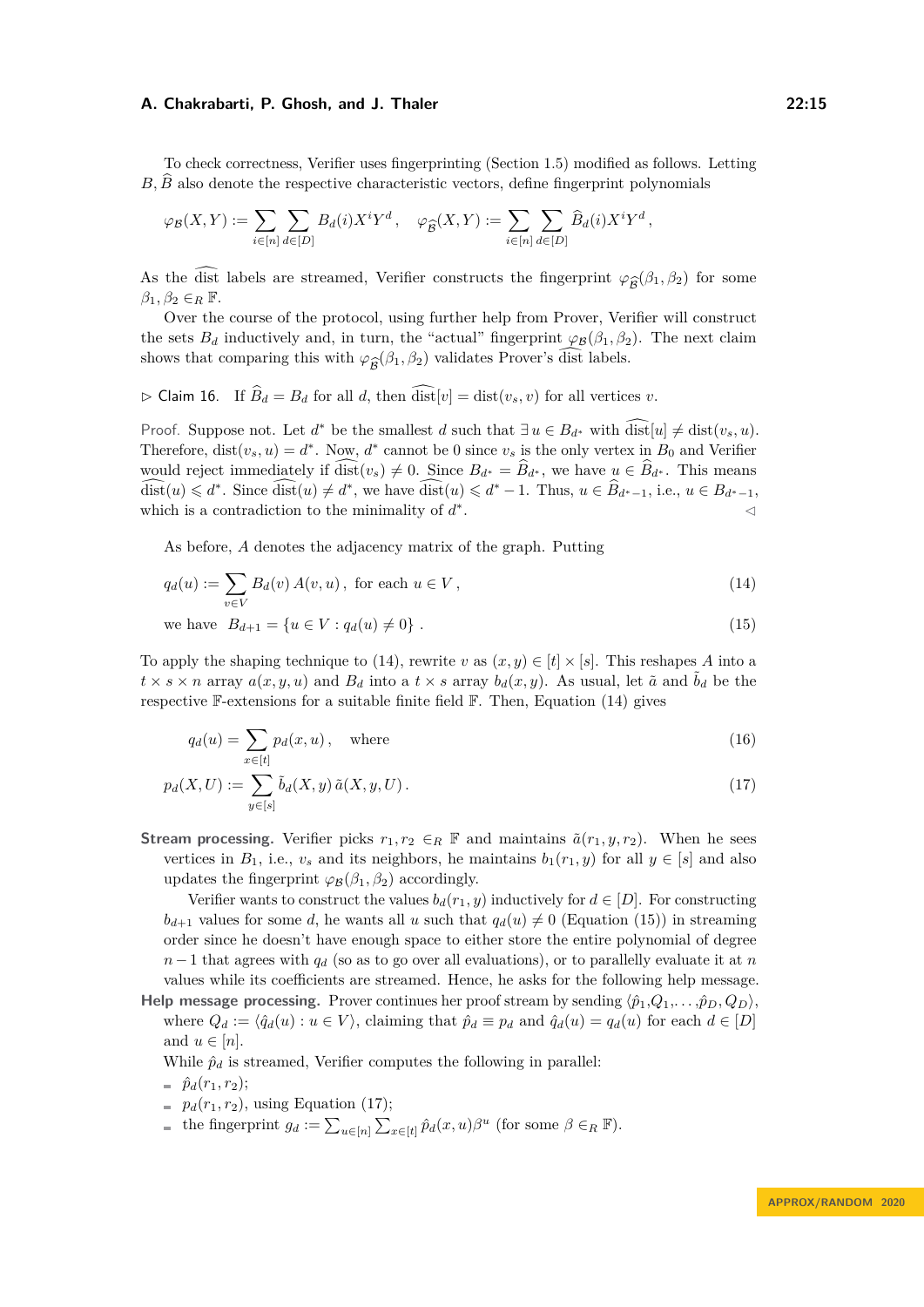After reading  $\hat{p}_d$ , he checks whether  $\hat{p}_d(r_1, r_2) = p_d(r_1, r_2)$ . If so, he believes that  $\hat{p}_d \equiv p_d$ and, in turn, that  $g_d = \sum_{u \in [n]} q_d(u) \beta^u$  (by Equation [\(16\)](#page-14-3)). Next, as  $Q_d$  is streamed, Verifier computes the fingerprint  $g'_d := \sum_{u \in [n]} \hat{q}_d(u) \beta^u$ .

For each *u* with  $\hat{q}_d(u) \neq 0$ , due to Equation [\(15\)](#page-14-1) (and assuming for now that the  $\hat{q}_d$  values are correct), he treats *u* as a stream update for  $B_{d+1}$ , and (i) maintains  $b_{d+1}(r_1, y)$  for all  $y \in [s]$ , and (ii) accordingly updates the fingerprint  $\varphi_{\mathcal{B}}(\beta_1, \beta_2)$ .

After reading  $Q_d$ , he checks if the fingerprints  $g_d$  and  $g'_d$  match. If they do, he believes that all  $\hat{q}_d$  values in  $Q_d$  were correct and hence, the  $b_{d+1}$  values he constructed are correct as well. He moves on to the next iteration, i.e., starts reading  $\hat{p}_{d+1}$ .

- **Final Verification.** After the *D*th iteration, Verifier checks if the two fingerprints  $\varphi_B(\beta_1, \beta_2)$ and  $\varphi_{\hat{\mathcal{B}}}(\beta_1, \beta_2)$  match. If the check passes, then he believes that the dist labels were correct, at least upto distance D (by Claim 16). Finally, he checks if fingerprints for B<sub>D</sub> correct, at least upto distance  $D$  (by Claim [16\)](#page-14-4). Finally, he checks if fingerprints for  $B_D$ and  $B_{D+1}$  match to verify that vertices in  $V \setminus B_D$  are indeed unreachable.
- **Error probability.** Verifier does  $O(D)$  fingerprint-checks and  $O(D)$  sum-checks, using degree- $O(n)$  polynomials. Using  $|\mathbb{F}| > n^3$  (and a union bound), the soundness error is  $\lt 1/n$ .
- **Help and verification costs.** The set of dist labels sent by the Prover has size  $\tilde{O}(n)$ . Each polynomial  $\hat{p}_d$  has *nt* monomials and each  $Q_d$  has  $O(n)$  field elements, and hence, size  $\tilde{O}(n)$ . Therefore, the total hcost is  $\tilde{O}(Dnt)$ . Initially, the  $\tilde{A}$  and  $\tilde{b}_1$  values are stored using  $\tilde{O}(s)$  space. Next, the  $\tilde{b}_d$  and  $g_d$  values are maintained reusing space of  $b_{d-1}$  and  $g_{d-1}$  values respectively. We also use  $O(1)$  many other fingerprints that take  $O(\log n)$ space each. Hence, the total vcost is  $O(s)$ .
- <span id="page-15-1"></span>▶ **Theorem 17.** *There is a*  $[Dnt, s]$ -scheme for unweighted SSSP, where  $D = \max_{v \in V} \text{dist}(v_s, v)$ *.*

<span id="page-15-0"></span> $\triangleright$  **Corollary 18.** *There is a* [*Knt, s*]*-scheme for ST-SHORTESTPATH, where*  $K = \text{dist}(v_s, v_t)$ *.* 

**Proof.** The protocol for SSSP incurs a factor of *D* in the hcost since it constructs  $B_d$  for each  $d \in [D]$ . For the simpler ST-SHORTESTPATH problem, we can inductively construct balls and stop as soon as we find the destination vertex  $v_t$  in some  $B_d$  (i.e., get  $\hat{q}_{d-1}(v_t) \neq 0$ ). We must find it in  $B_K$  where K is the length of a shortest  $v_s - v_t$  path. Thus, we will only incur a factor of *K* in the hcost, which implies a  $[Knt, s]$ -scheme for ST-SHORTESTPATH.

Thus, we generalize the  $[Out, s]$ -scheme of Cormode et al. [\[18\]](#page-17-9) from ST-SHORTESTPATH to SSSP. Our result for ST-SHORTESTPATH generalizes the [*Kn, n*]-scheme of Chakrabarti and Ghosh [\[14\]](#page-16-8) by giving a smooth tradeoff and also improves upon the [*Dnt, s*]-scheme of Cormode et al. [\[18\]](#page-17-9), since *K* can be arbitrarily smaller than *D*.

# <span id="page-15-4"></span>**5.2 Weighted SSSP**

We consider the more general weighted version of SSSP in the turnstile and the vanilla weight update models (see Section [1.5](#page-6-0) for the definitions) and obtain the following results. The details of the schemes along with the proofs of correctness appear in Appendix [C.](#page-21-0)

<span id="page-15-2"></span> $\triangleright$  **Theorem 19.** *There is a* [*DWn, n*]*-scheme for weighted SSSP in the turnstile weight update model.*

<span id="page-15-3"></span> $\triangleright$  **Theorem 20.** *There is a* [Dn, Wn]*-scheme for weighted* SSSP *in the vanilla streaming model.*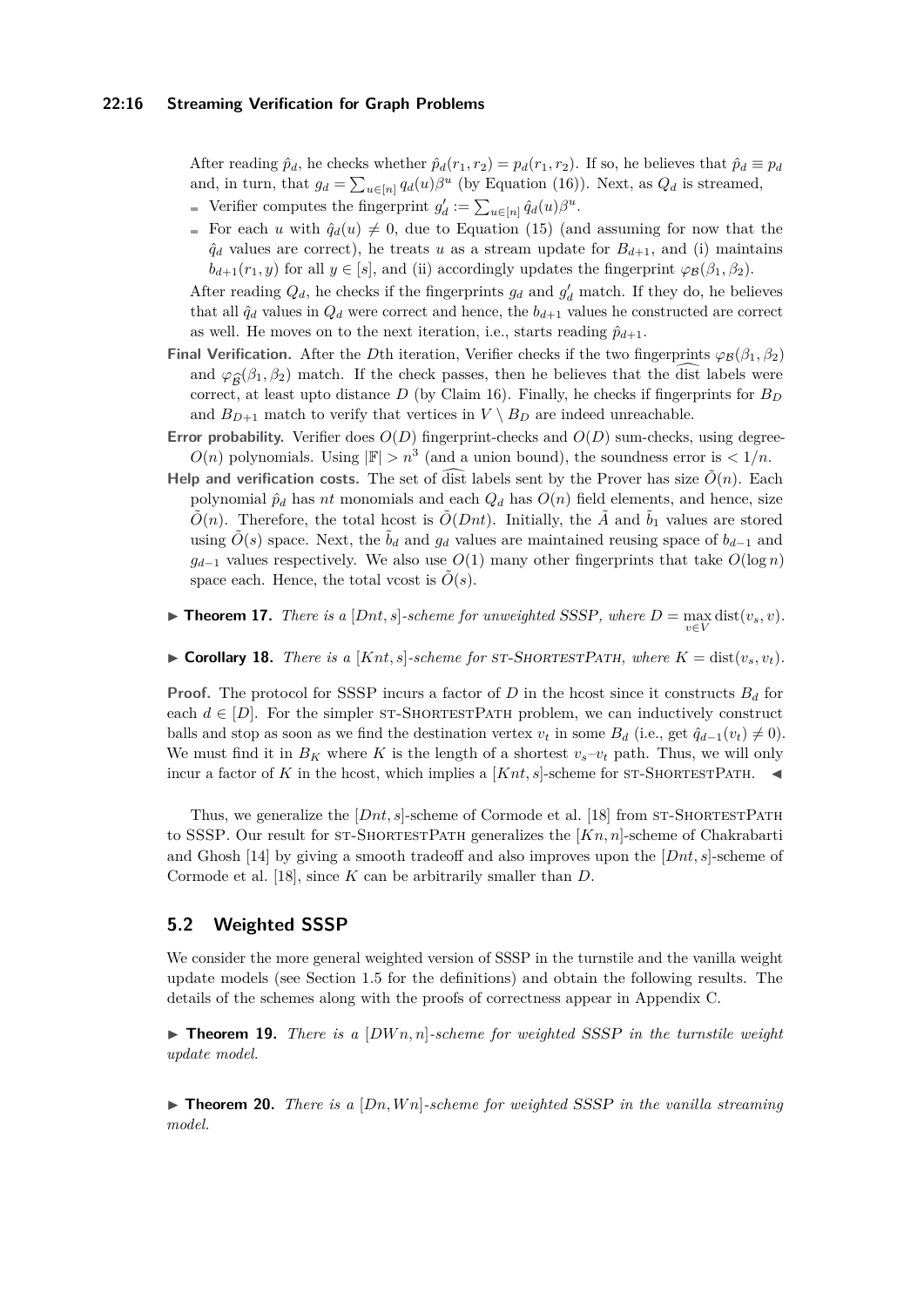### **References**

- <span id="page-16-14"></span>**1** Amirali Abdullah, Samira Daruki, Chitradeep Dutta Roy, and Suresh Venkatasubramanian. Streaming verification of graph properties. In *Proc. 27th International Symposium on Algorithms and Computation*, pages 3:1–3:14, 2016.
- <span id="page-16-16"></span>**2** Kook Jin Ahn, Sudipto Guha, and Andrew McGregor. Analyzing graph structure via linear measurements. In *Proc. 23rd Annual ACM-SIAM Symposium on Discrete Algorithms*, pages 459–467, 2012.
- <span id="page-16-0"></span>**3** Sanjeev Arora, Carsten Lund, Rajeev Motwani, Madhu Sudan, and Mario Szegedy. Proof verification and the hardness of approximation problems. *J. ACM*, 45(3):501–555, 1998. Preliminary version in *Proc. 33rd Annual IEEE Symposium on Foundations of Computer Science*, pages 14–23, 1992.
- <span id="page-16-1"></span>**4** Sanjeev Arora and Shmuel Safra. Probabilistic checking of proofs: A new characterization of NP. *J. ACM*, 45(1):70–122, 1998. Preliminary version in *Proc. 33rd Annual IEEE Symposium on Foundations of Computer Science*, pages 2–13, 1992.
- <span id="page-16-11"></span>**5** Sepehr Assadi, Yu Chen, and Sanjeev Khanna. Sublinear algorithms for (∆+ 1) vertex coloring. In *Proc. 30th Annual ACM-SIAM Symposium on Discrete Algorithms*, pages 767–786, 2019.
- <span id="page-16-9"></span>**6** Sepehr Assadi, Sanjeev Khanna, and Yang Li. On estimating maximum matching size in graph streams. In *Proc. 28th Annual ACM-SIAM Symposium on Discrete Algorithms*, pages 1723–1742, 2017.
- <span id="page-16-5"></span>**7** Ziv Bar-Yossef, Ravi Kumar, and D. Sivakumar. Reductions in streaming algorithms, with an application to counting triangles in graphs. In *Proc. 13th Annual ACM-SIAM Symposium on Discrete Algorithms*, pages 623–632, 2002.
- <span id="page-16-6"></span>**8** Suman K. Bera and Amit Chakrabarti. Towards Tighter Space Bounds for Counting Triangles and Other Substructures in Graph Streams. In *34th Symposium on Theoretical Aspects of Computer Science (STACS 2017)*, pages 11:1–11:14, 2017.
- <span id="page-16-15"></span>**9** J.A. Bondy and U.S.R Murty. *Graph Theory*. Springer Publishing Company, Incorporated, 1st edition, 2008.
- <span id="page-16-7"></span>**10** Luciana S. Buriol, Gereon Frahling, Stefano Leonardi, Alberto Marchetti-Spaccamela, and Christian Sohler. Counting triangles in data streams. In *Proc. 25th ACM Symposium on Principles of Database Systems*, pages 253–262, 2006.
- <span id="page-16-3"></span>**11** Amit Chakrabarti, Graham Cormode, Navin Goyal, and Justin Thaler. Annotations for sparse data streams. In *Proc. 25th Annual ACM-SIAM Symposium on Discrete Algorithms*, pages 687–706, 2014.
- <span id="page-16-2"></span>**12** Amit Chakrabarti, Graham Cormode, Andrew McGregor, and Justin Thaler. Annotations in data streams. *ACM Trans. Alg.*, 11(1):Article 7, 2014.
- <span id="page-16-4"></span>**13** Amit Chakrabarti, Graham Cormode, Andrew McGregor, Justin Thaler, and Suresh Venkatasubramanian. Verifiable stream computation and Arthur-Merlin communication. In *Proc. 30th Annual IEEE Conference on Computational Complexity*, pages 217–243, 2015.
- <span id="page-16-8"></span>**14** Amit Chakrabarti and Prantar Ghosh. Streaming verification of graph computations via graph structure. In *Proc. 33rd International Workshop on Randomization and Approximation Techniques in Computer Science*, pages 70:1–70:20, 2019.
- <span id="page-16-13"></span>**15** Amit Chakrabarti, Prantar Ghosh, Andrew McGregor, and Sofya Vorotnikova. Vertex ordering problems in directed graph streams. In *Proceedings of the 2020 ACM-SIAM Symposium on Discrete Algorithms, SODA 2020*, pages 1786–1802, 2020.
- <span id="page-16-10"></span>**16** Amit Chakrabarti and Sagar Kale. Submodular maximization meets streaming: matchings, matroids, and more. *Math. Program.*, 154(1–2):225–247, 2015. Preliminary version in *Proc. 17th Conference on Integer Programming and Combinatorial Optimization*, pages 210–221, 2014.
- <span id="page-16-12"></span>**17** Graham Cormode, Jacques Dark, and Christian Konrad. Independent sets in vertex-arrival streams. In *Proc. 46th International Colloquium on Automata, Languages and Programming*, pages 45:1–45:14, 2019.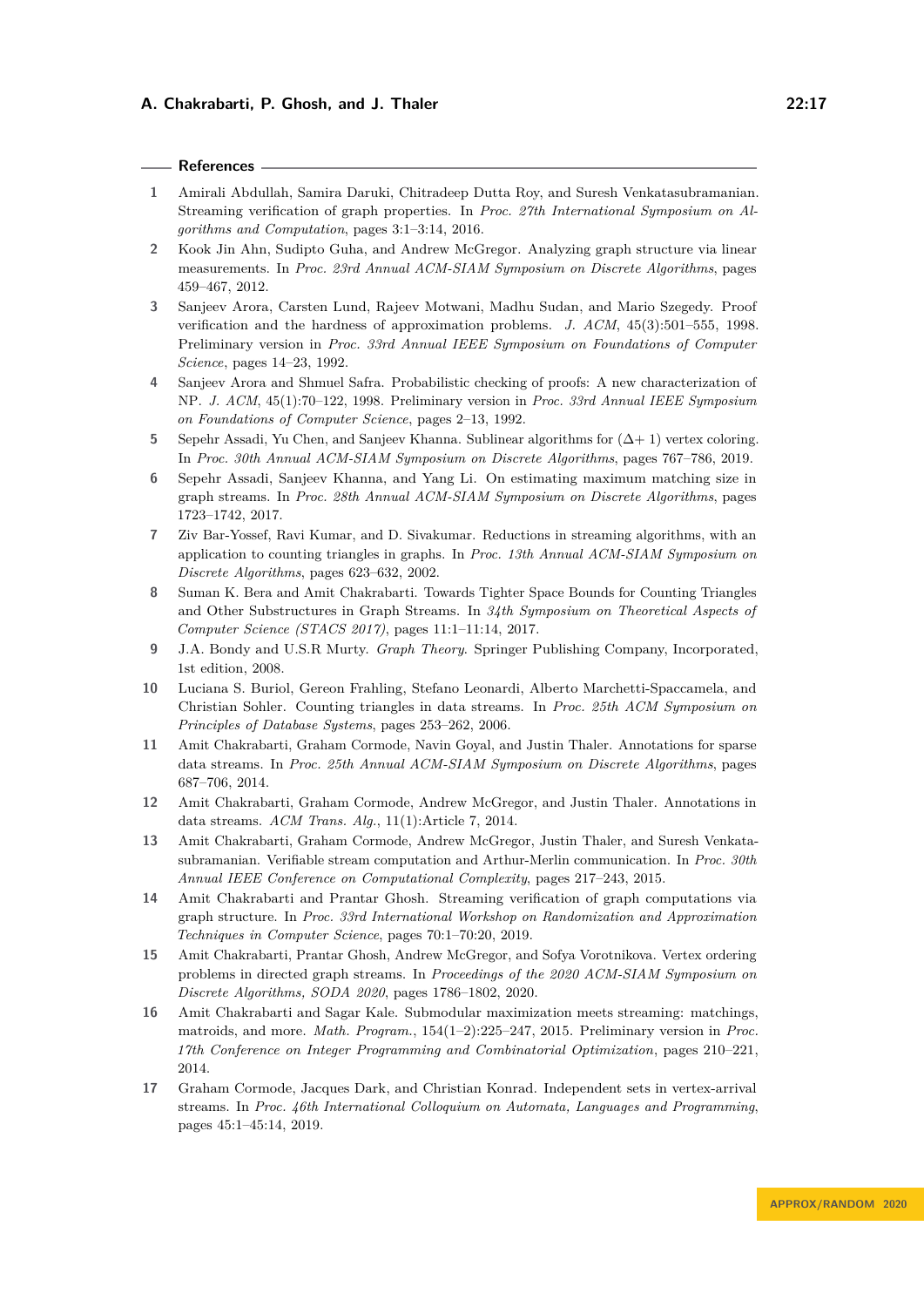## **22:18 Streaming Verification for Graph Problems**

- <span id="page-17-9"></span>**18** Graham Cormode, Michael Mitzenmacher, and Justin Thaler. Streaming graph computations with a helpful advisor. *Algorithmica*, 65(2):409–442, 2013.
- <span id="page-17-3"></span>**19** Graham Cormode, Justin Thaler, and Ke Yi. Verifying computations with streaming interactive proofs. *Proc. VLDB Endowment*, 5(1):25–36, 2011.
- <span id="page-17-16"></span>**20** Alireza Farhadi, Mohammad Taghi Hajiaghayi, Tung Mai, Anup Rao, and Ryan A. Rossi. Approximate maximum matching in random streams. In *Proc. 31st Annual ACM-SIAM Symposium on Discrete Algorithms*, pages 1773–1785, 2020.
- <span id="page-17-12"></span>**21** Joan Feigenbaum, Sampath Kannan, Andrew McGregor, Siddharth Suri, and Jian Zhang. Graph distances in the data-stream model. *SIAM J. Comput.*, 38(6):1709–1727, 2008. Preliminary version in *Proc. 16th Annual ACM-SIAM Symposium on Discrete Algorithms*, pages 745–754, 2005.
- <span id="page-17-13"></span>**22** Ashish Goel, Michael Kapralov, and Sanjeev Khanna. On the communication and streaming complexity of maximum bipartite matching. In *Proc. 23rd Annual ACM-SIAM Symposium on Discrete Algorithms*, pages 468–485, 2012.
- <span id="page-17-18"></span>**23** Tom Gur and Ran Raz. Arthur–Merlin streaming complexity. In *Proc. 40th International Colloquium on Automata, Languages and Programming*, pages 528–539, 2013.
- <span id="page-17-4"></span>**24** Madhav Jha, C. Seshadhri, and Ali Pinar. A space efficient streaming algorithm for triangle counting using the birthday paradox. In *Proc. 19th Annual SIGKDD International Conference on Knowledge Discovery and Data Mining*, pages 589–597, 2013.
- <span id="page-17-5"></span>**25** Hossein Jowhari and Mohammad Ghodsi. New streaming algorithms for counting triangles in graphs. In *Computing and Combinatorics*, pages 710–716. Springer Berlin Heidelberg, 2005.
- <span id="page-17-10"></span>**26** John Kallaugher, Andrew McGregor, Eric Price, and Sofya Vorotnikova. The complexity of counting cycles in the adjacency list streaming model. In *Proc. 38th ACM Symposium on Principles of Database Systems*, pages 119–133, 2019.
- <span id="page-17-6"></span>**27** Daniel M. Kane, Kurt Mehlhorn, Thomas Sauerwald, and He Sun. Counting arbitrary subgraphs in data streams. In *Automata, Languages, and Programming*, pages 598–609. Springer Berlin Heidelberg, 2012.
- <span id="page-17-14"></span>**28** Michael Kapralov. Better bounds for matchings in the streaming model. In *Proc. 24th Annual ACM-SIAM Symposium on Discrete Algorithms*, pages 1679–1697, 2013.
- <span id="page-17-17"></span>**29** Michael Kapralov, Slobodan Mitrovic, Ashkan Norouzi-Fard, and Jakab Tardos. Space efficient approximation to maximum matching size from uniform edge samples. In *Proc. 31st Annual ACM-SIAM Symposium on Discrete Algorithms*, pages 1753–1772, 2020.
- <span id="page-17-2"></span>**30** Hartmut Klauck and Ved Prakash. Streaming computations with a loquacious prover. In *Proc. 4th Conference on Innovations in Theoretical Computer Science*, pages 305–320, 2013.
- <span id="page-17-11"></span>**31** Mihail N. Kolountzakis, Gary L. Miller, Richard Peng, and Charalampos E. Tsourakakis. Efficient triangle counting in large graphs via degree-based vertex partitioning. *Internet Mathematics*, 8(1-2):161–185, 2012.
- <span id="page-17-20"></span>**32** Carsten Lund, Lance Fortnow, Howard J. Karloff, and Noam Nisan. Algebraic methods for interactive proof systems. *J. ACM*, 39(4):859–868, 1992.
- <span id="page-17-15"></span>**33** Andrew McGregor. Finding graph matchings in data streams. In *Proc. 8th International Workshop on Approximation Algorithms for Combinatorial Optimization Problems*, pages 170–181, 2005.
- <span id="page-17-7"></span>**34** Andrew McGregor, Sofya Vorotnikova, and Hoa T. Vu. Better algorithms for counting triangles in data streams. In *Proc. 35th ACM Symposium on Principles of Database Systems*, pages 401–411, 2016.
- <span id="page-17-1"></span>**35** Michael Mitzenmacher and Justin Thaler. Technical perspective: Catching lies (and mistakes) in offloaded computation. *Commun. ACM*, 59(2):102, 2016.
- <span id="page-17-0"></span>**36** Adi Shamir. IP = PSPACE. *J. ACM*, 39(4):869–877, 1992.
- <span id="page-17-19"></span>**37** Justin Thaler. Data stream verification. In *Encyclopedia of Algorithms*, pages 494–499. Springer Berlin Heidelberg, 2016.
- <span id="page-17-8"></span>**38** Justin Thaler. Semi-streaming algorithms for annotated graph streams. In *Proc. 43rd International Colloquium on Automata, Languages and Programming*, pages 59:1–59:14, 2016.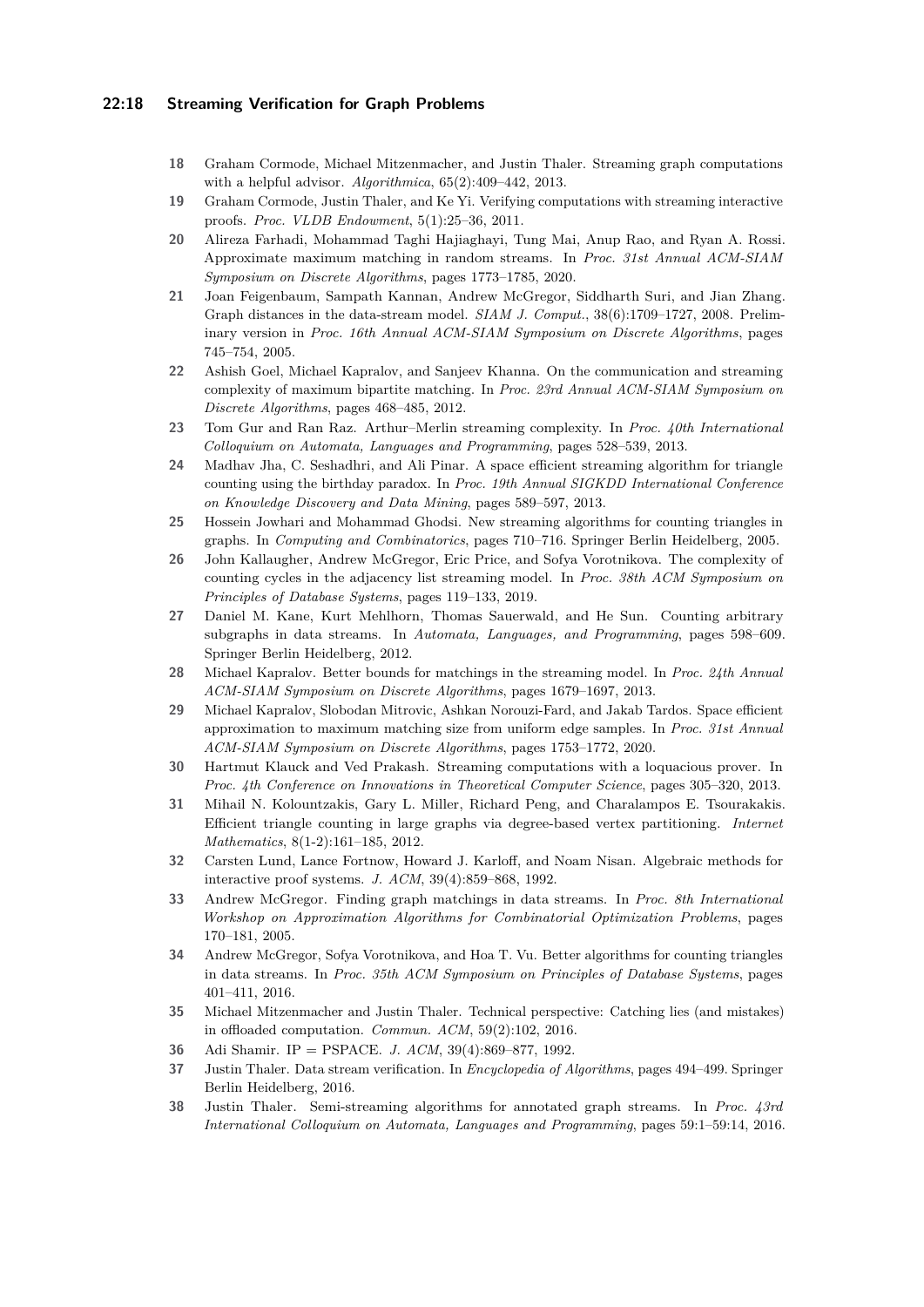- <span id="page-18-0"></span>**39** Peter A. Tucker, David Maier, Lois M. L. Delcambre, Tim Sheard, Jennifer Widom, and Mark P. Jones. Punctuated data streams, 2005.
- <span id="page-18-2"></span>**40** Douglas B. West. *Introduction to Graph Theory*. Prentice Hall, 2nd edition, 2001.
- <span id="page-18-1"></span>**41** Ke Yi, Feifei Li, Marios Hadjieleftheriou, George Kollios, and Divesh Srivastava. Randomized synopses for query assurance on data streams. In *Proc. 24th International Conference on Data Engineering*, pages 416–425, 2008.

# <span id="page-18-4"></span>**A Maximum Matching Redux (Proof of Theorem [9\)](#page-12-1)**

In Section [4.1,](#page-12-2) we gave a frugal scheme for MAXMATCHING, i.e., one that has hcost  $\geq n$  and vcost  $\leq n$ . Here, we show that we can get a laconic scheme, i.e., one with hcost  $= o(n)$  and vcost =  $\omega(n)$  as long as the maximum matching size is  $o(n)$ .

Let  $H = G \setminus U^*$ , where  $U^*$  is as in the MAXMATCHING protocol in Section [4.1,](#page-12-2) and let  $U_1, \ldots, U_\ell$  be the connected components of *H*. By the Tutte-Berge formula (Equation [\(13\)](#page-12-3)), we have  $2k = |U^*| + (n - \text{odd}(H))$ . This leads to the following observations.

<span id="page-18-5"></span>▶ Observation 21.  $|U^*| = O(k)$ *.* 

<span id="page-18-6"></span> $▶$  **Observation 22.** *The number of edges in a spanning forest of H is*  $|V(H)| - \ell \le n - \ell$  $odd(H) = O(k)$ .

We now describe our protocol, which is along the lines of the protocol in Section [4.1,](#page-12-2) but this time we crucially use the fact that we are allowing Verifier a space usage of  $v \geq n$ .

To show that  $\alpha'(G) \geq k$ , Prover sends a matching M of size k. Verifier stores M explicitly and checks that it is indeed a matching. Then, he verifies that  $M \subseteq E$  using the Subset Scheme (Fact [3\)](#page-7-6). Therefore, this part of the scheme uses hcost  $\hat{O}(k + h)$  and vcost  $\hat{O}(v)$  for any  $h, v$  with  $hv = n^2$  and  $v \geq n$ .

Recall from Section [4.1](#page-12-2) that to show that  $\alpha'(G) \leq k$ , it suffices to compute odd(*H*). Prover sends the set *U*<sup>\*</sup>. By Observation [21,](#page-18-5) this takes  $\tilde{O}(k)$  hcost. Verifier has  $\Omega(n)$  space, and hence, he can store  $V \setminus U^* = V(H)$ . Next, Prover sends a spanning forest *F* of *H*. By Observation [22,](#page-18-6) this again incurs hcost  $\tilde{O}(k)$ . Verifier stores *F* and verifies that  $F \subseteq E$  using the Subset Scheme (Fact [3\)](#page-7-6). From *F*, Verifier explicitly knows the purported connected components  $U_1, \ldots, U_\ell$  of *H*. He finally verifies that  $U_i$ 's are disconnected from each other by checking that all edges in *H* are contained in these components. He can do this by checking whether  $|E \cap (V(H) \times V(H))| = |E \cap (\bigcup_{i=1}^{\ell} U_i \times U_i)|$  using the Intersection Scheme (Fact [3\)](#page-7-6). If the check passes he goes over the  $U_i$ <sup>s</sup> to compute  $odd(H)$  and thus, this part can also be solved using a  $[k + h, v]$  scheme for any  $h, v$  with  $hv = n^2$  and  $v \geq n$ . Hence, we obtain the following theorem.

**Find 1.** For any *h,v* with  $hv \geq n^2$  and  $v \geq n$ , there is an  $[\alpha' + h, v]$ -scheme for MaxMatching*, where α* 0 *is the size of the maximum matching of the input graph. In particular, there is an*  $\lbrack \alpha', n^2/\alpha' \rbrack$ -scheme.

# <span id="page-18-3"></span>**B Applications of Edge-Counting to Other Graph Problems**

In Section [4.1,](#page-12-2) we used a scheme for INDUCEDEDGECOUNT to obtain an optimal frugal scheme for MAXMATCHING. Below, we give applications of edge-counting schemes to several other well-studied graph problems.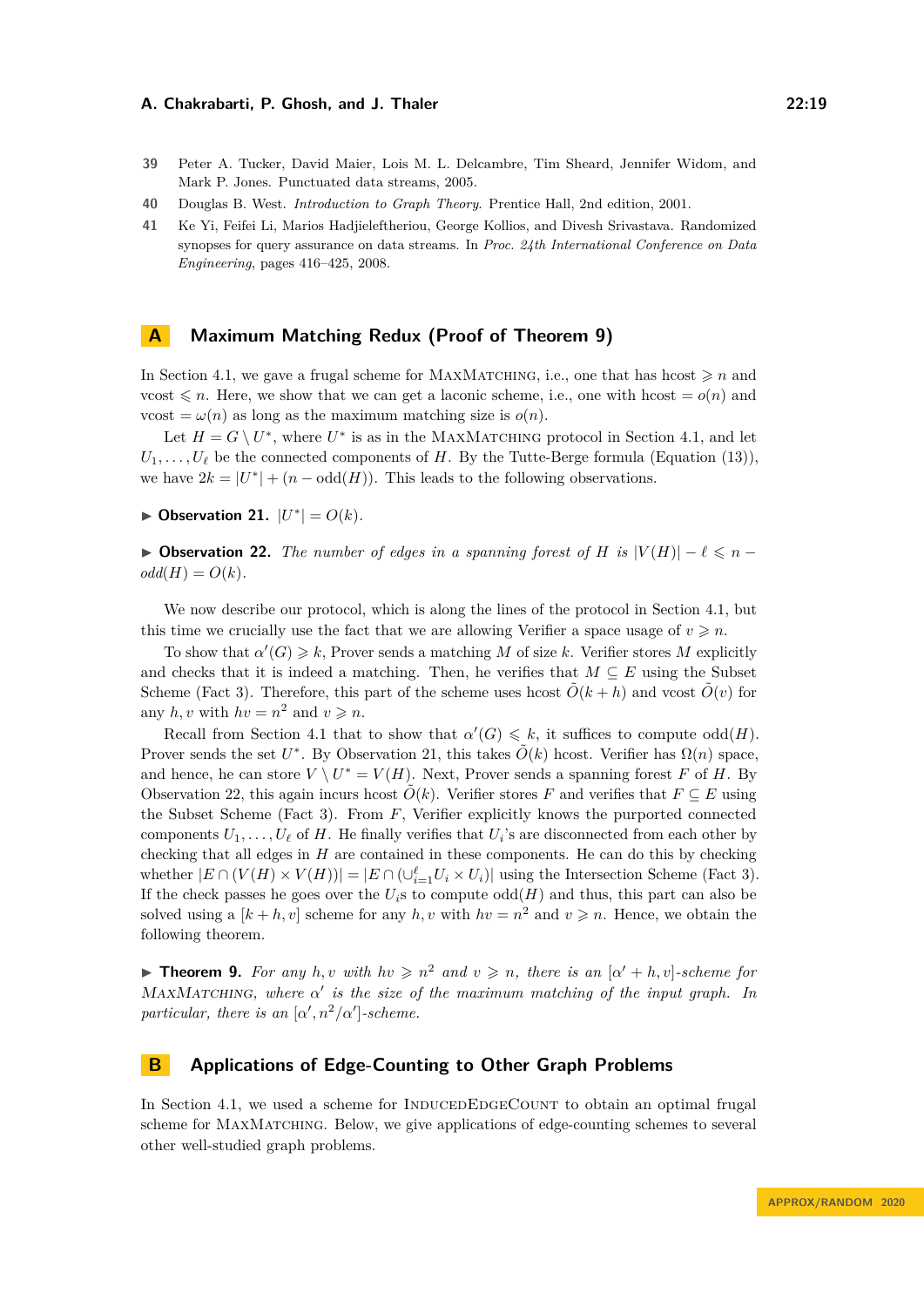### **22:20 Streaming Verification for Graph Problems**

**Triangle-Counting.** A scheme for TRIANGLECOUNT follows immediately from INDUCEDEDGECOUNT. For  $v \in [n]$ , set the subsets  $U_v = N(v)$ , the neighborhood of vertex  $v$ . Then, observe that INDUCEDEDGECOUNT returns three times the total number of triangles in the graph. The sets  $U_v$ , however, need to be sent in some order by Prover, and so the additional hcost to INDUCEDEDGECOUNT is  $\tilde{O}(\sum_{v} |N(v)|) = \tilde{O}(m)$ . As Prover basically repeats the edge stream in a different order, we can check if it's consistent with the input stream by fingerprinting (see Section [1.5\)](#page-6-0). Hence, we get an  $[m+h, v]$ -scheme for any  $h, v$  with  $hv = n^2$ .

**Theorem 10.** For any h, v with  $hv \geq n^2$ , there is an  $[m+h, v]$ -scheme for TRIANGLE-COUNT. In particular, there is an  $[m, n^2/m]$ -scheme.

The only other scheme for TRIANGLECOUNT achieving  $hv = n^2$  tradeoff with vcost =  $o(n)$ was an  $[n^2, 1]$ -scheme by Chakrabarti et al. [\[12\]](#page-16-2). Our result generalizes it for any graph with *m* edges, thus achieving a better hcost and a smooth tradeoff for sparse graphs.

We note that in the above scheme, Prover needs to send the sets  $U<sub>v</sub> = N(v)$  because the INDUCEDEDGECOUNT protocol needs the neighborhood of each vertex to arrive contiguously in the stream. This is essentially the input stream order in the *adjacency-list* or the *vertexarrival* streaming model. Thus, for the problem TRIANGLECOUNT-ADJ, Verifier gets the  $U_v$ s in the desired order as part of the input; so Prover need not repeat them, saving the huge  $\tilde{O}(m)$  hcost. However, there is another issue in directly applying the INDUCEDEDGECOUNT subroutine in this case. In the definition of INDUCEDEDGECOUNT, we assume that all the edges in the graph arrive before the vertex subsets  $U_i$ . Here, the  $U_v$ s and the edges arrive in interleaved manner (although each  $U_v$  arrives contiguously). But we show that we can still apply the scheme for INDUCEDEDGECOUNT to get the desired output. Let the order in which the  $U_v$ s appear be  $\langle U_1, \ldots, U_n \rangle$ , and let  $G_v$  denote the graph consisting of edges seen till the arrival of  $U_v = N(v)$ . Then, applying INDUCEDEDGECOUNT, what we count is

$$
\sum_{v \in [n]} |E(G_v[N(v)])| = \sum_{v \in [n]} # \{\text{triangles incident on } v \text{ in } G_v\} = 2T.
$$

The last equality follows since every triangle whose vertices appear in the order  $\langle v_1, v_2, v_3 \rangle$ will be counted twice: once when  $v_2$  arrives and once when  $v_3$  arrives. We therefore obtain the following theorem.

**Theorem 11.** For any h, v with  $hv \geq n^2$ , there is an  $[h, v]$ -scheme for TRIANGLECOUNT-A<sub>DJ</sub>.

**Maximal Independent Set (MIS).** Recent works [\[5,](#page-16-11) [17\]](#page-16-12) have studied the problem of finding a maximal independent set in the basic data streaming model. They show a lower bound of  $\Omega(n^2)$  for a one-pass streaming algorithm. This implies a lower bound of  $hv \geq n^2$  for any  $[h, v]$ -scheme for MIS. Hence, we aim for  $hv = n^2$  and describe a frugal scheme using INDUCEDEDGECOUNT. Since the output size of the problem can be  $\Theta(n)$ , it would only make sense in the frugal regime if the Prover sends the output as a stream and the Verifier checks that it is valid using  $o(n)$  space.

Let  $U$  be an MIS in the graph  $G$ . Prover sends  $U$  and Verifier uses INDUCEDEDGECOUNT to count the number of edges in  $G[U]$  and verifies that it equals 0. If the check passes,  $U$ is indeed an independent set. It remains to check the maximality of *U*. If *U* is maximal, then, for each vertex *v* in  $G \setminus U$ , there must be a vertex *u* in *U*, such that  $(v, u)$  is an edge. Prover points out such a vertex  $u \in U$  for each  $v \in G \setminus U$ . Let *F* denote this set of  $|G \setminus U|$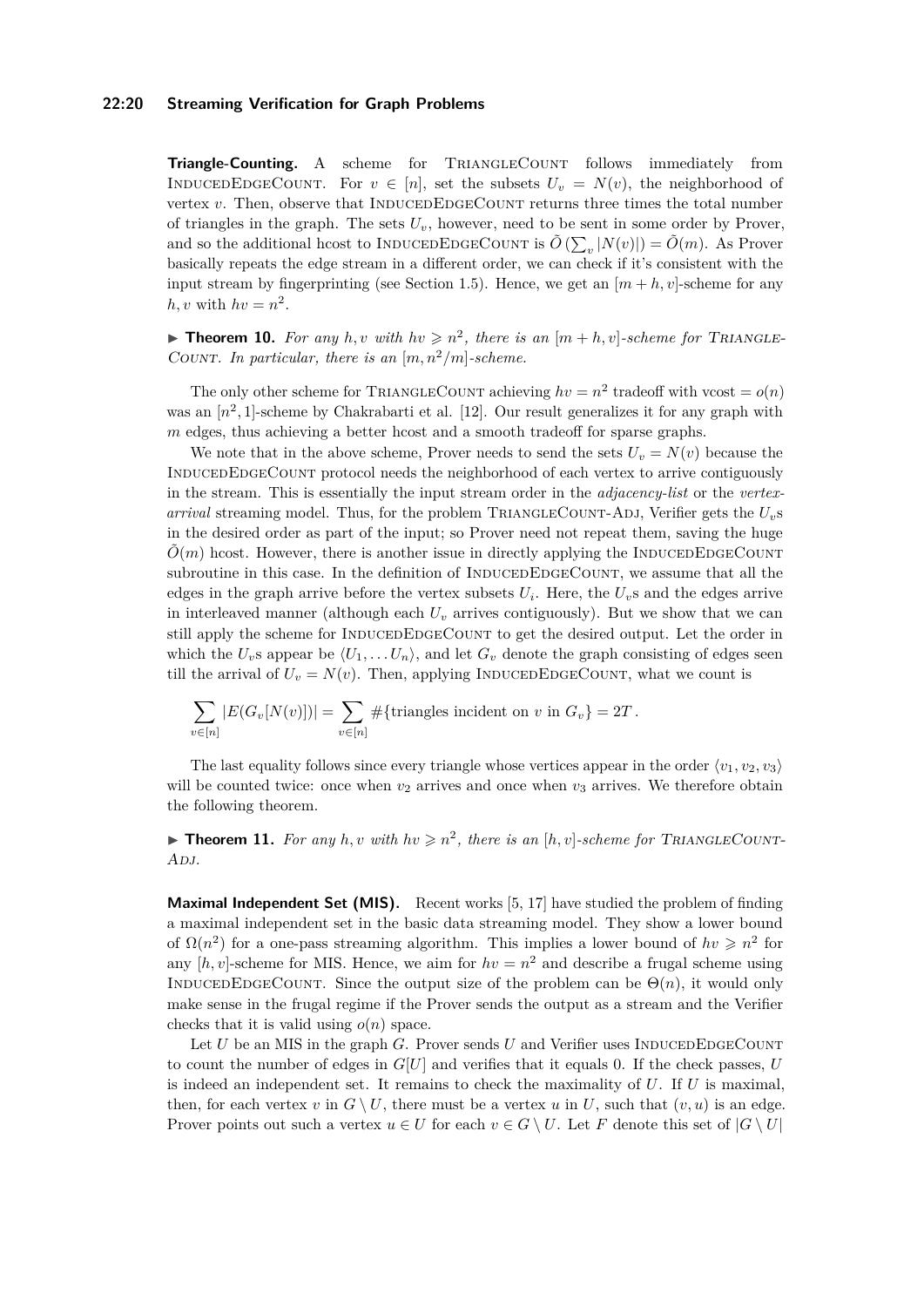purported edges. Now, we use Subset Scheme (Fact [3\)](#page-7-6) to verify that  $F \subseteq E$ , i.e., all these edges are actually present in *G*. We can use fingerprinting (as in Section [1.5\)](#page-6-0) to check that *F* contains an edge for each vertex in  $G \setminus U$  and the Intersection Scheme to verify that the set of their partners is disjoint from  $G \setminus U$ , i.e., belong to *U*. Thus, the additional hcost to INDUCEDEDGECOUNT, Subset, and Intersection Schemes is  $\tilde{O}(n)$ , the number of bits required to send *U* and *F*. Therefore, by Lemma [6,](#page-10-1) we get an  $[n + h, v]$ -scheme for MIS for any  $h, v$  with  $hv = n^2$ . Thus, our scheme is optimal for the frugal regime.

 $\triangleright$  **Theorem 12.** For any t, s with  $ts = n$ , there is an [nt, s]-scheme for MIS. This is optimal *up to logarithmic factors, since any*  $(h, v)$ -scheme is known to require  $hv = \Omega(n^2)$ .

**Acyclicity Testing and Topological Sorting.** We now turn to the ACYCLICITY problem in directed graphs. It is easy to prove that a graph is *not* acyclic by showing the existence of a cycle *C*. Verifier checks that  $C \subseteq E$  using Subset Scheme (Fact [3\)](#page-7-6). Hence, this can be done using an  $[h, v]$ -scheme for any  $h \geq |C|$ .

The more interesting case is when the graph is indeed acyclic. Note that a directed graph is acyclic if and only if it has a topological ordering. Thus, it suffices to show a valid topological ordering of the vertices. TOPOSORT is a fundamental graph algorithmic problem of independent interest. ACYCLICITY has a one-pass lower bound of  $\Omega(n^2)$  in the basic data streaming model. Recently, Chakrabarti et al. [\[15\]](#page-16-13) showed that TOPOSORT also requires  $\Omega(n^2)$  space in one pass. These translate to a lower bound of  $hv \geq n^2$  for any  $[h, v]$ -scheme for these problems. Hence, we aim for a scheme with  $hv = n^2$  and design a protocol for TOPOSORT in the frugal regime. Since this problem has output size  $\tilde{\Theta}(n)$ , we aim for a protocol where Prover sends a topological ordering of the graph and Verifier checks its validity using  $o(n)$  space. Moreover, this protocol can be used for the YES case of ACYCLICITY.

Verifier uses CROSSEDGECOUNT to solve this. As Prover sends the topological order  $\langle v_1, \ldots, v_n \rangle$ , for each  $i \in [n-1]$ , Verifier sets  $U_i = \{v_1, \ldots, v_i\}$  and  $W_i = \{v_{i+1}\}$  for CrossEdgeCount. Thus, the protocol counts precisely the number of forward edges induced by the ordering. If it equals *m*, then the ordering is indeed a valid topological order. Note that since  $U_{i+1} = U_i \cup \{v_{i+1}\}\$ , Prover doesn't need to send  $U_{i+1}$  afresh; just  $v_{i+1}$  is enough for Verifier to update his sketch. Verifier can use fingerprinting (see Section [1.5\)](#page-6-0) to make sure that precisely the set *V* was sent in some order. Hence, the additional hcost to CrossEdgeCount is the number of bits required to express the topological order, i.e.,  $\tilde{O}(n)$ . Therefore, by Lemma [7,](#page-10-5) we get a  $[n+h, v]$ -scheme for any  $hv = n^2$ .

 $\triangleright$  **Theorem 13.** For any *t*, *s* with  $ts = n$ , there is an  $[nt, s]$ -scheme for TOPOSORT. This is *optimal up to logarithmic factors, since any*  $(h, v)$ -scheme is known to require  $hv = \Omega(n^2)$ .

 $\triangleright$  **Corollary 14.** For any *t, s* with  $ts = n$ *, there is an* [nt, s]-scheme for ACYCLICITY. This *is optimal up to logarithmic factors, since any*  $(h, v)$ -scheme is known to require  $hv = \Omega(n^2)$ .

For dense graphs, our result generalizes the [*m,* 1]-scheme of Cormode et al. [\[18\]](#page-17-9) for Acyclicity by achieving a smooth tradeoff.

**Graph Connectivity.** The graph connectivity problem has garnered considerable attention in the basic and annotated streaming settings [\[2,](#page-16-16) [12,](#page-16-2) [38\]](#page-17-8). For any  $t$ , s with  $ts = n$ , Chakrabarti et al. [\[12\]](#page-16-2) gave an [*nt, s*]-scheme that determines whether an input graph is connected or not. Their scheme cannot, however, solve the more general problem of returning the number of connected components. The  $[t^3, s^2]$ -scheme (for any  $ts = n$ ) of Chakrabarti and Ghosh [\[14\]](#page-16-8) does solve this problem, but has a worse tradeoff. As noted in Section [4.1,](#page-12-2) we can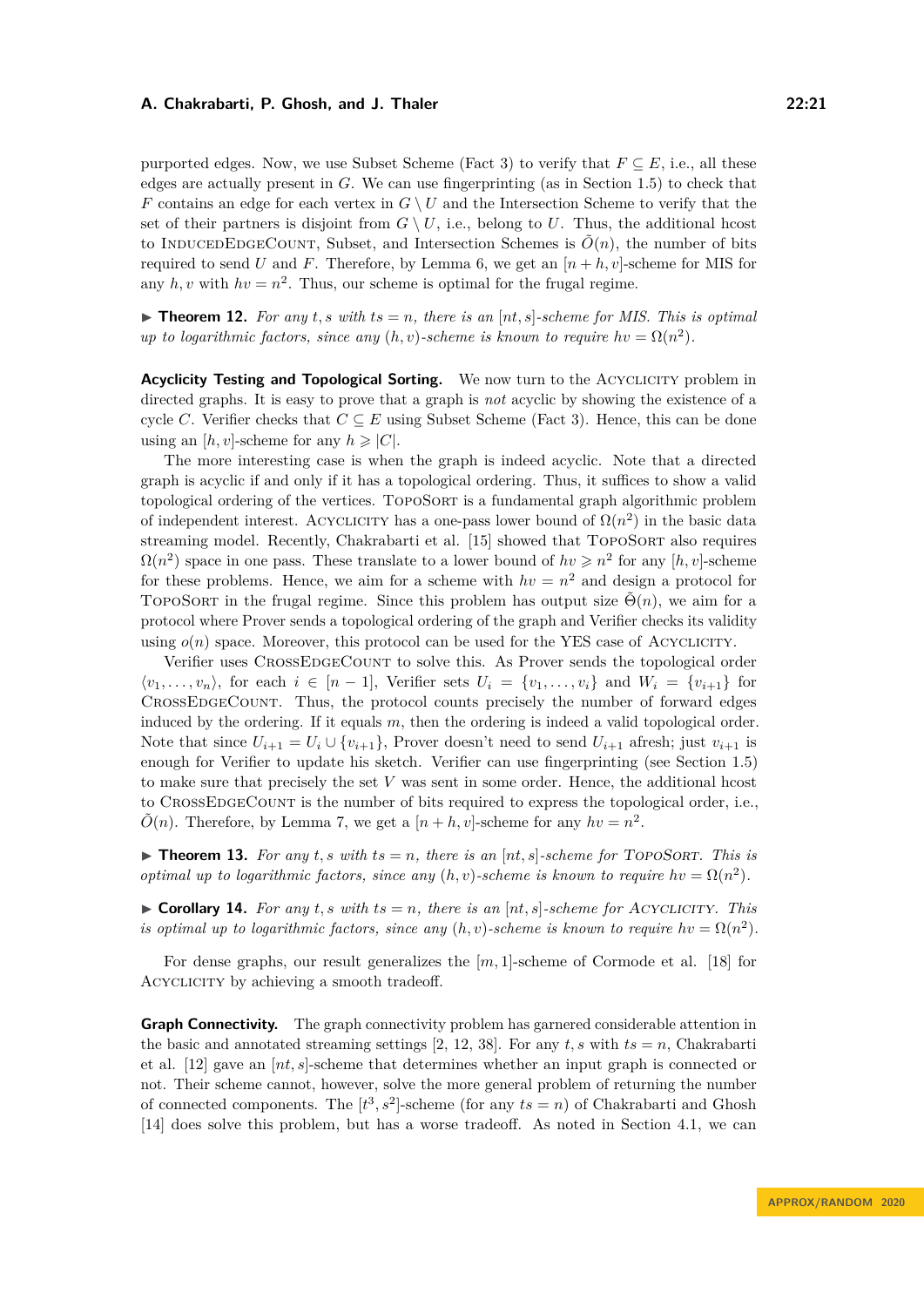### **22:22 Streaming Verification for Graph Problems**

use INDUCEDEDGECOUNT to check that all purported connected components are indeed disconnected from each other. On the other hand, the scheme of Chakrabarti et al. [\[12\]](#page-16-2) can check whether each component is actually connected. Hence, we can verify the number of connected components claimed by Prover by running these schemes parallelly. Thus, we generalize the result of Chakrabarti et al. [\[12\]](#page-16-2) by obtaining an [*nt, s*]-scheme for counting the number of connected components of a graph.

 $\triangleright$  **Theorem 15.** For any t, s with ts = n, there is an  $[nt, s]$ -scheme for counting the number *of connected components of an input graph.*

# <span id="page-21-0"></span>**C Details of Weighted SSSP Schemes**

Here, we give full details of the schemes for weighted SSSP in our two streaming models, thereby proving Theorems [19](#page-15-2) and [20.](#page-15-3)

**Turnstile weight update (Proof of Theorem [19\)](#page-15-2).** Assume that the edge weights are positive integers. Each stream update increments/decrements the weight of an edge. The *distance* from vertex *u* to vertex *v* refers to the weight of the shortest path from *u* to *v*. Let *D* be the longest distance from the source *s* to any other vertex reachable from it, and *W* be the maximum weight of an edge.

Define

$$
\delta_w(X) := \prod_{\substack{w' \in [W] \\ w' \neq w}} (X - w') / \prod_{\substack{w' \in [W] \\ w' \neq w}} (w - w').
$$

Let *A* denote the adjacency matrix of the weighted graph  $G$ , i.e.,  $A(u, v)$  is the weight of the edge  $(u, v)$ . Let  $B_d$  (resp.  $N_d$ ) denote the set of vertices at a distance of at most (resp. exactly) *d* from the source vertex *vs*. Then,

<span id="page-21-2"></span>
$$
N_{d+1} = \{ u \in V \setminus B_d : p_d(u) \neq 0 \}, \qquad (18)
$$

<span id="page-21-1"></span>where 
$$
p_d(U) = \sum_{v \in B_d} \delta_{w(v)}(\tilde{A}(v, U))
$$
 and  $w(v) = d + 1 - \text{dist}[v]$ . (19)

- **Stream processing.** Verifier chooses  $r \in_R \mathbb{F}$  and maintains  $\tilde{A}(v,r)$  for all *v*. He stores  $B_1$ with dist[*v*] labelled as 1 for each  $v \in B_1$ .
- **Help message processing and verification.** Prover sends polynomials  $\hat{p}_d$  and claims that  $\hat{p}_d \equiv p_d$  for each  $d \in [D]$ . Verifier computes  $B_d$  inductively for  $d \in [D]$  as follows.

Assume that, for some  $d \in [D-1]$ , he has the set  $B_d$  with dist[*v*] labeled on each vertex  $v \in B_d$ ; this holds initially as he has stored  $B_1$ . He computes  $p_d(r)$  using Equation [\(19\)](#page-21-1) and checks whether  $\hat{p}_d(r) = p_d(r)$ . If the check passes, he believes that  $\hat{p}_d \equiv p_d$  and evaluates  $\hat{p}_d(u)$  for each  $u \in V \setminus B_d$  and constructs  $N_{d+1}$  using Equation [\(18\)](#page-21-2). Then,  $B_{d+1}$  is given by  $N_{d+1} \oplus B_d$ .

After *B<sup>D</sup>* is obtained, we get all vertices reachable from *s* along with their distances from *s*. Finally, Verifier checks if the other vertices are indeed unreachable from *s* by verifying that there is no cross-edge between  $B_D$  and  $V \setminus B_D$ , i.e., if  $E \cap (B_D \times (V \setminus B_D)) = \emptyset$ . (Intersection scheme, see Fact [3\)](#page-7-6)

**Error probability.** Verifier uses the same element *r* for *O*(*D*) invocations of the sum-check protocol, where each application of the sum-check protocol is to a univariate polynomial of degree  $O(Wn)$ . Choosing  $|\mathbb{F}| > DW_n^2$ , the soundness error for each invocation of the sum-check protocol is at most  $1/(Dn)$ . Taking a union bound over all  $O(D)$  invocations, we get that the total error probability of the protocol is at most  $O(1/n)$ .